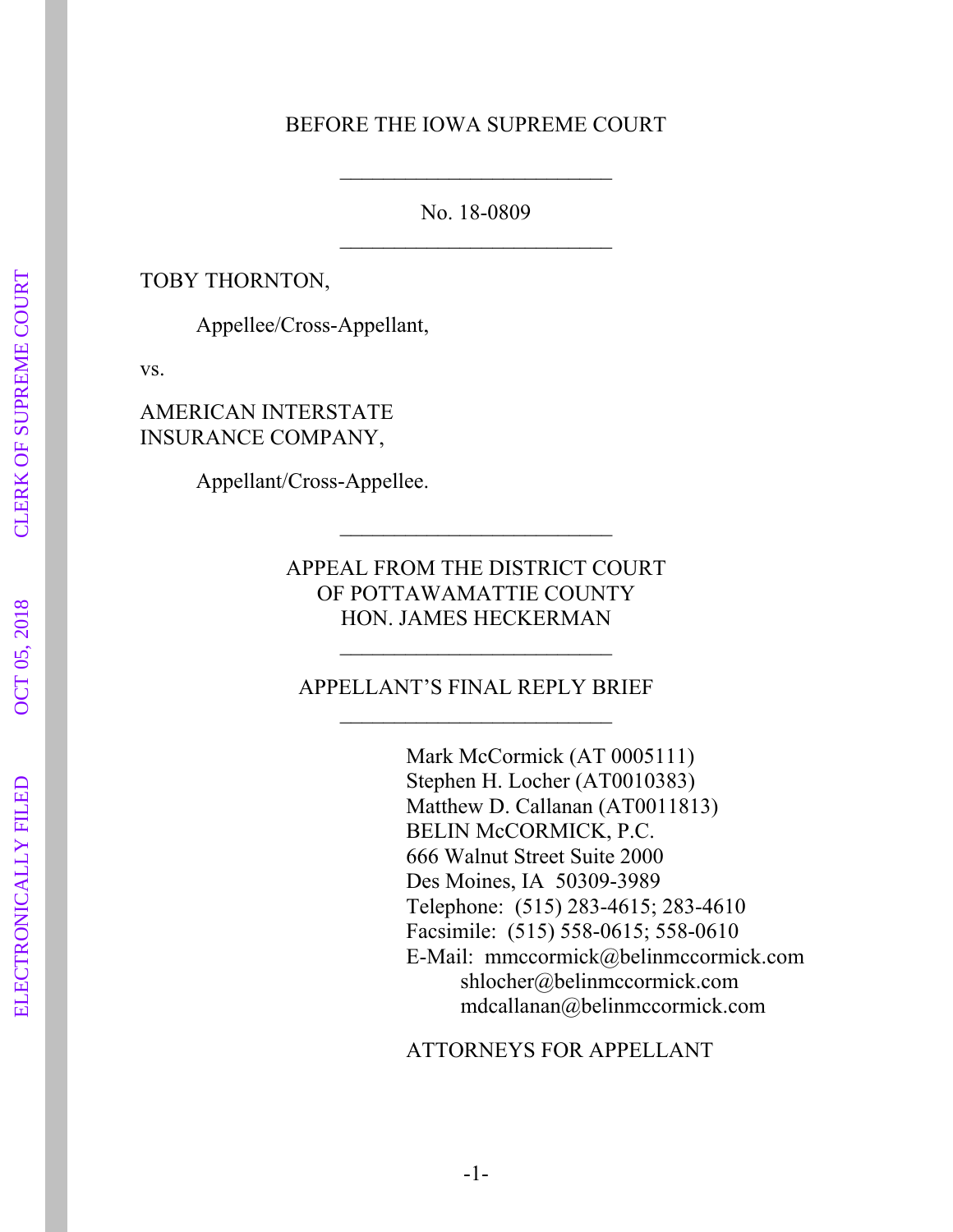# TABLE OF CONTENTS

|                |                 |                                                                                               | Page |
|----------------|-----------------|-----------------------------------------------------------------------------------------------|------|
|                |                 |                                                                                               |      |
|                |                 |                                                                                               |      |
| $\mathbf{I}$ . |                 | THE COURT SHOULD STRIKE THE FACTUAL<br>IN THORNTON'S<br>ASSERTIONS<br><b>BRIEF</b>            |      |
| $\prod$        |                 | THORNTON OFFERS NO PERSUASIVE REASON<br>TO SUSTAIN THE COMPENSATORY DAMAGES                   |      |
|                | $A_{\cdot}$     | The Lost Investment Income Award Remains                                                      |      |
|                | <b>B</b> .      | The Lost Home Equity Award Remains                                                            |      |
|                | $\mathcal{C}$ . | Thornton Fails to Explain Why an Insurance<br>Company Is Responsible for Delays Caused by the |      |
|                | D.              | Thornton All But Admits the Impropriety of the<br>Consequential Damage (i.e., Attorney's Fee) | 21   |
| III.           |                 | THORNTON PROVIDES NO PERSUASIVE<br>SUPPORT FOR THE DISPROPORTIONATE                           | 24   |
|                | A.              | The Non-Iowa Cases Cited in Thornton's Brief Do                                               |      |
|                | <b>B</b> .      | The Iowa Cases Cited in Thornton's Brief Also Do                                              |      |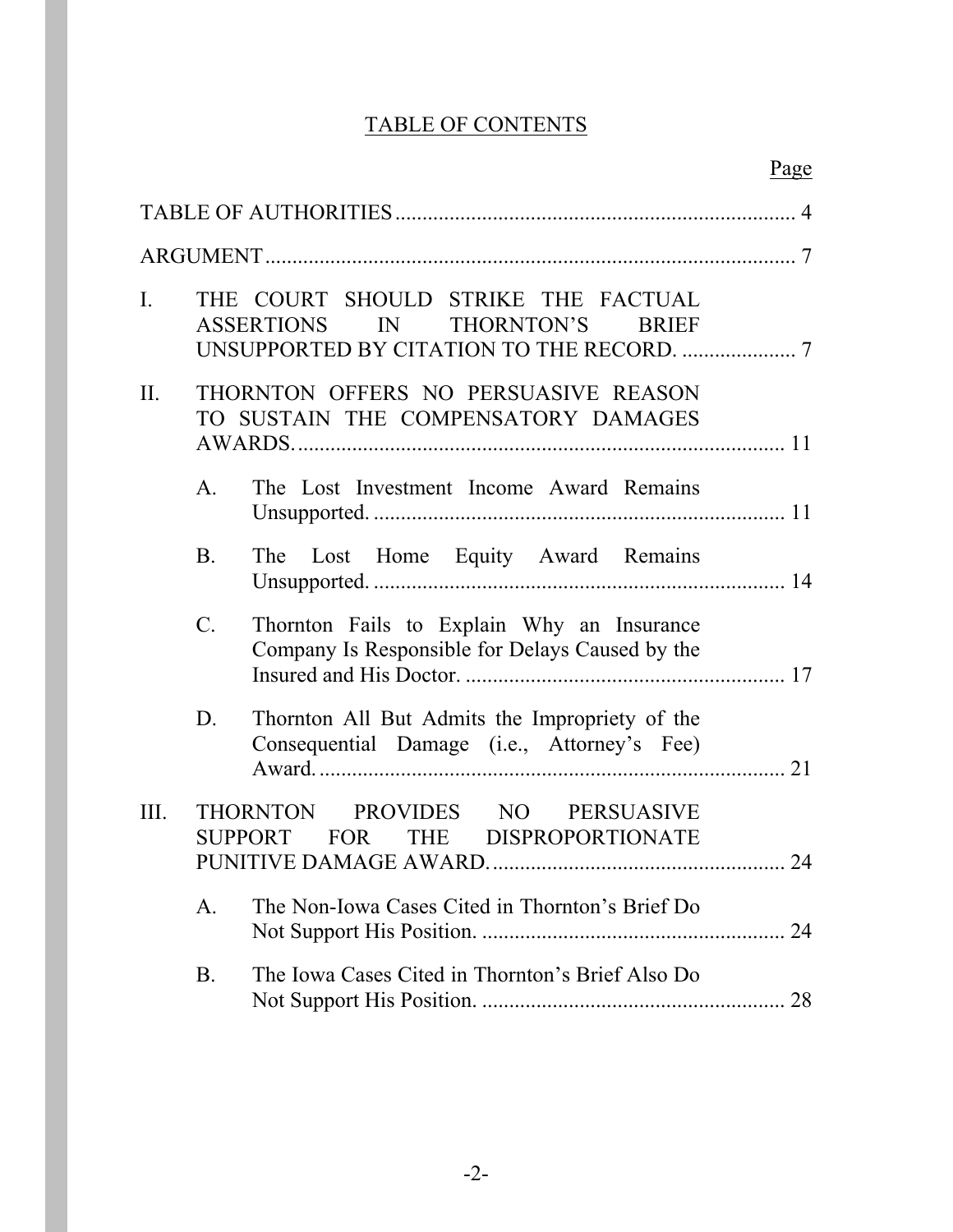|  | Thornton's Misleading and Often Unsupported<br>Recitation of Facts Is Insufficient to Overcome the<br>Dearth of Precedent Supporting the Punitive |  |  |  |    |
|--|---------------------------------------------------------------------------------------------------------------------------------------------------|--|--|--|----|
|  |                                                                                                                                                   |  |  |  | 32 |
|  | IV. THE COURT SHOULD CORRECT OTHER ERRORS<br>LIKELY TO ARISE IN THE EVENT OF A THIRD                                                              |  |  |  |    |
|  |                                                                                                                                                   |  |  |  |    |
|  |                                                                                                                                                   |  |  |  |    |
|  |                                                                                                                                                   |  |  |  |    |
|  |                                                                                                                                                   |  |  |  |    |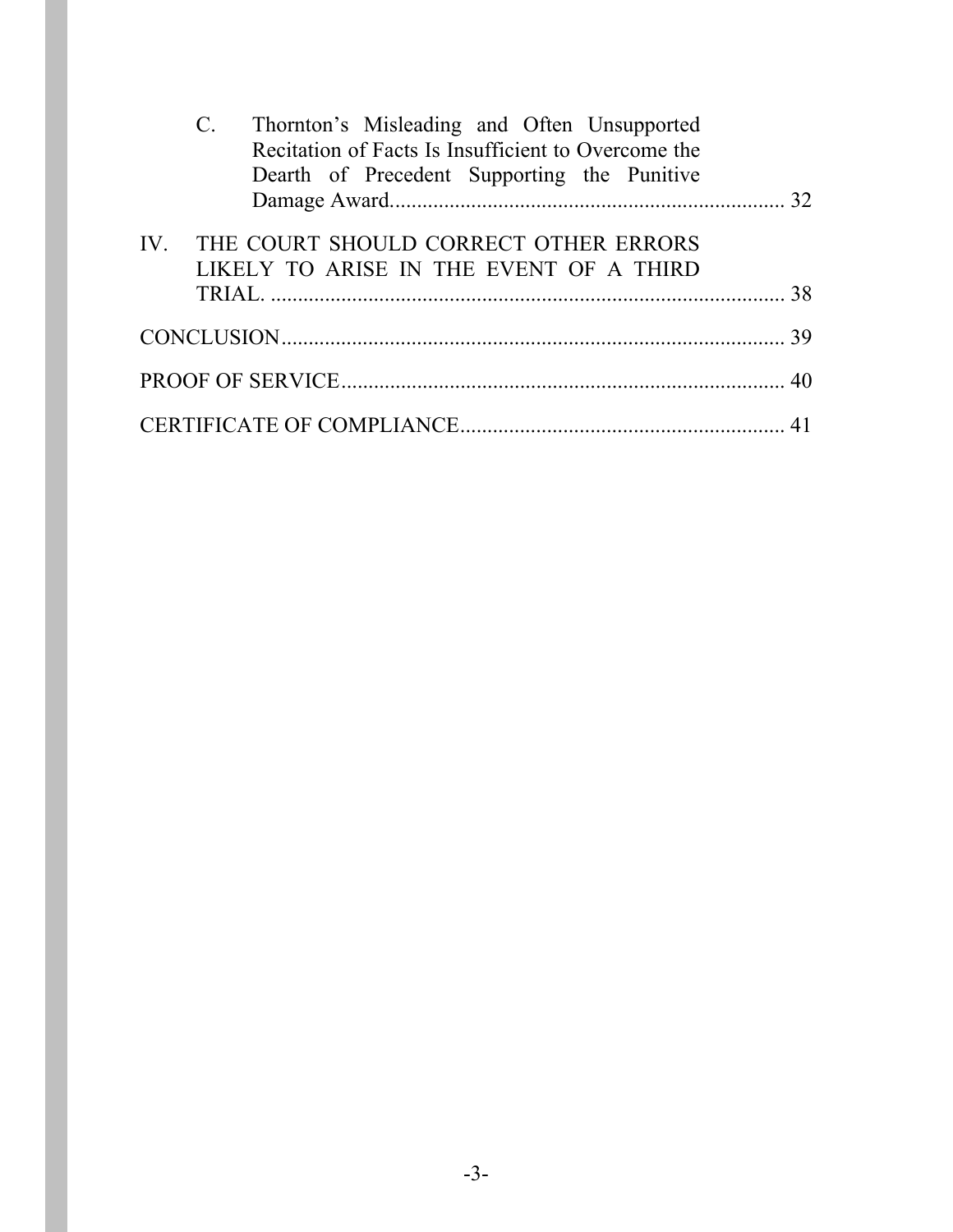# TABLE OF AUTHORITIES

Page

# **CASES**

| Brant v. Bockholt,                                                 |
|--------------------------------------------------------------------|
| Buhmeyer v. Case New Holland, Inc.,                                |
| Bullock v. Philip Morris USA, Inc.,                                |
| Christensen v. Good Shepard, Inc.,<br>No. 17-0516, 2018 WL 2731626 |
| Comes v. Microsoft Corp.,                                          |
| Contrast Amerigraphics, Inc. v. Mercury Cas. Co.,                  |
| Data Documents, Inc. v. Pottawattamie Cty.,                        |
| Gibson v. ITT Hartford Ins. Co.,                                   |
| Goddard v. Farmers Ins. Co. of Oregon,<br>26                       |
| Hamlin v. Hampton Lumber Mills, Inc.,                              |
| Hysell v. Iowa Pub. Serv. Co.,<br>21                               |
| Mathias v. Accor Econ. Lodging, Inc.,<br>25                        |

-4-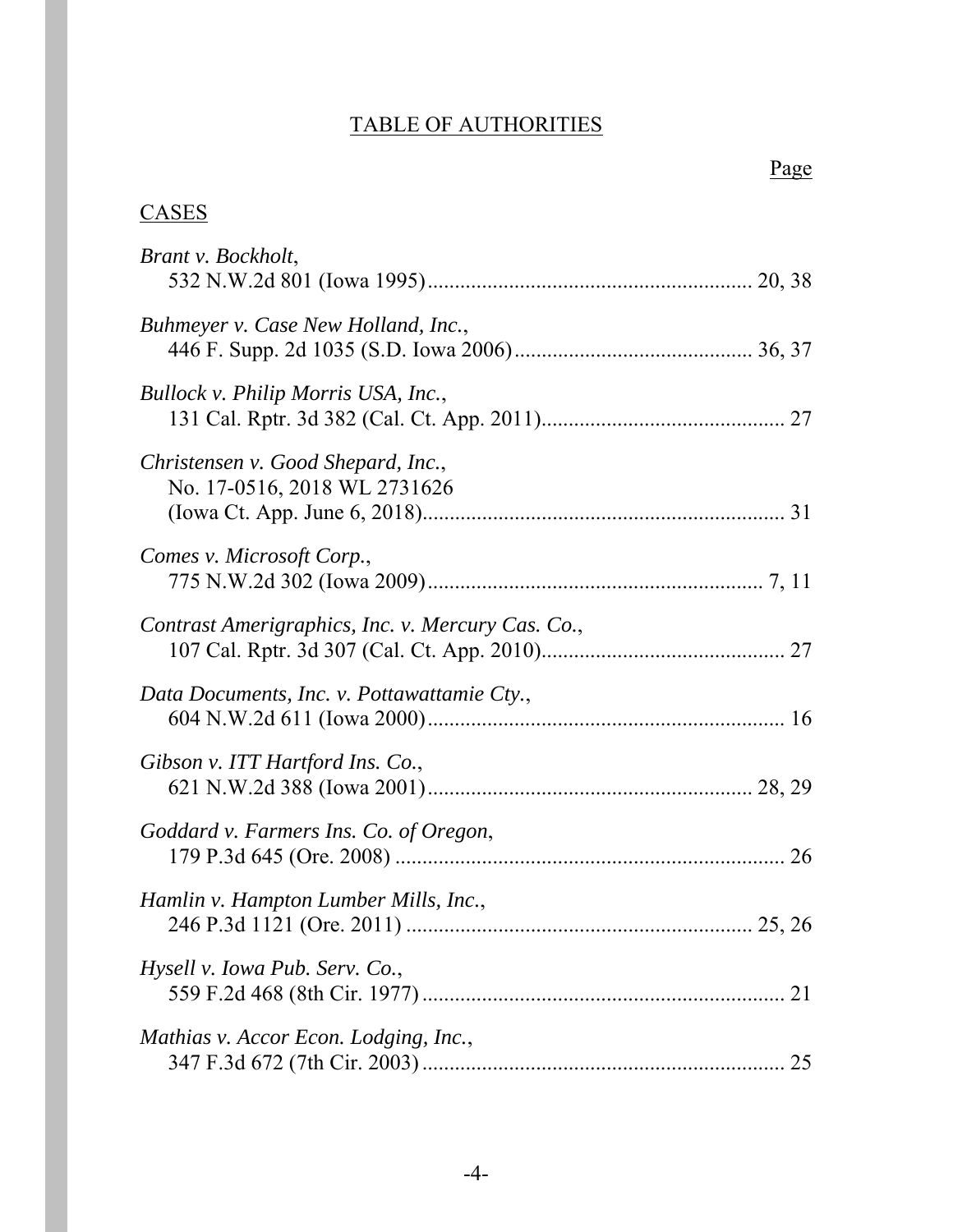| Modern Piping, Inc. v. Blackhawk Automatic Sprinklers, Inc., |  |
|--------------------------------------------------------------|--|
| Nickerson v. Stonebridge Life Ins. Co.,                      |  |
| Phelps v. Louisville Water Co.,                              |  |
| Philip Morris USA v. Williams,                               |  |
| Randolph Foods, Inc. v. McLaughlin,                          |  |
| Robinson v. Perpetual Servs. Corp.,                          |  |
| Schnebly v. Baker,                                           |  |
| Seltzer v. Morton,                                           |  |
| Shannon v. Hearity,                                          |  |
| State Farm Mut. Auto. Ins. Co. v. Campbell,                  |  |
| State v. Vanover,                                            |  |
| Thornton v. Am. Interstate Ins. Co.,                         |  |
| Tratchel v. Essex Grp., Inc.,                                |  |
| TXO Prod. Corp. v. Alliance Res. Corp.,                      |  |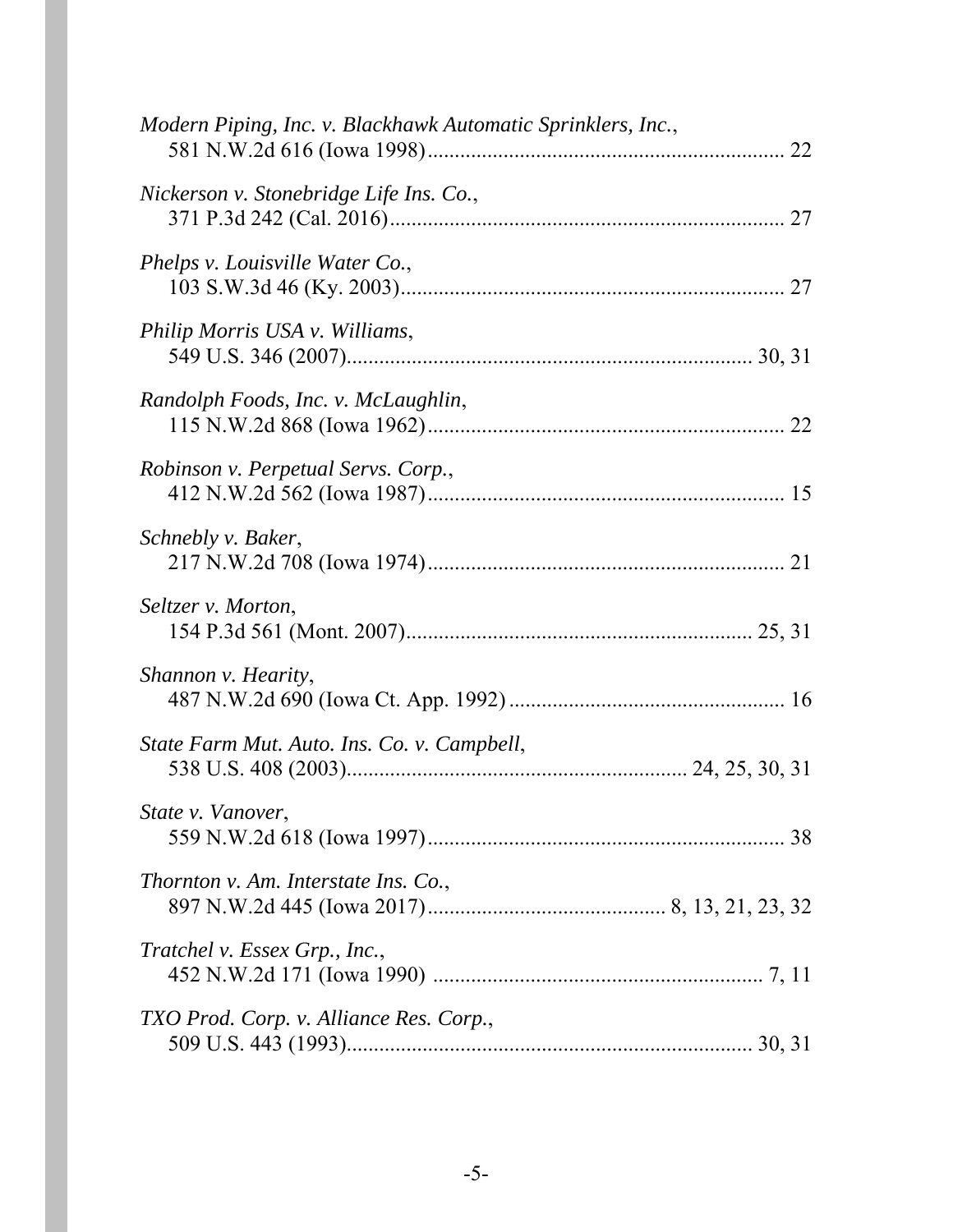| Walker v. Farmers Ins. Exch.,                              |  |
|------------------------------------------------------------|--|
| Wesley Retirement Servs., Inc. v. Hansen Lind Meyer, Inc., |  |
| Williams v. Philip Morris, Inc.,                           |  |
| Wilson v. IBP, Inc.,                                       |  |
| Wilson v. Liberty Mut. Grp.,                               |  |
| Winnebago Indus. v. Haverly,                               |  |
| Wolf v. Wolf,                                              |  |
| <b>STATUTES</b>                                            |  |
|                                                            |  |
| <b>OTHER AUTHORITIES</b>                                   |  |
|                                                            |  |
|                                                            |  |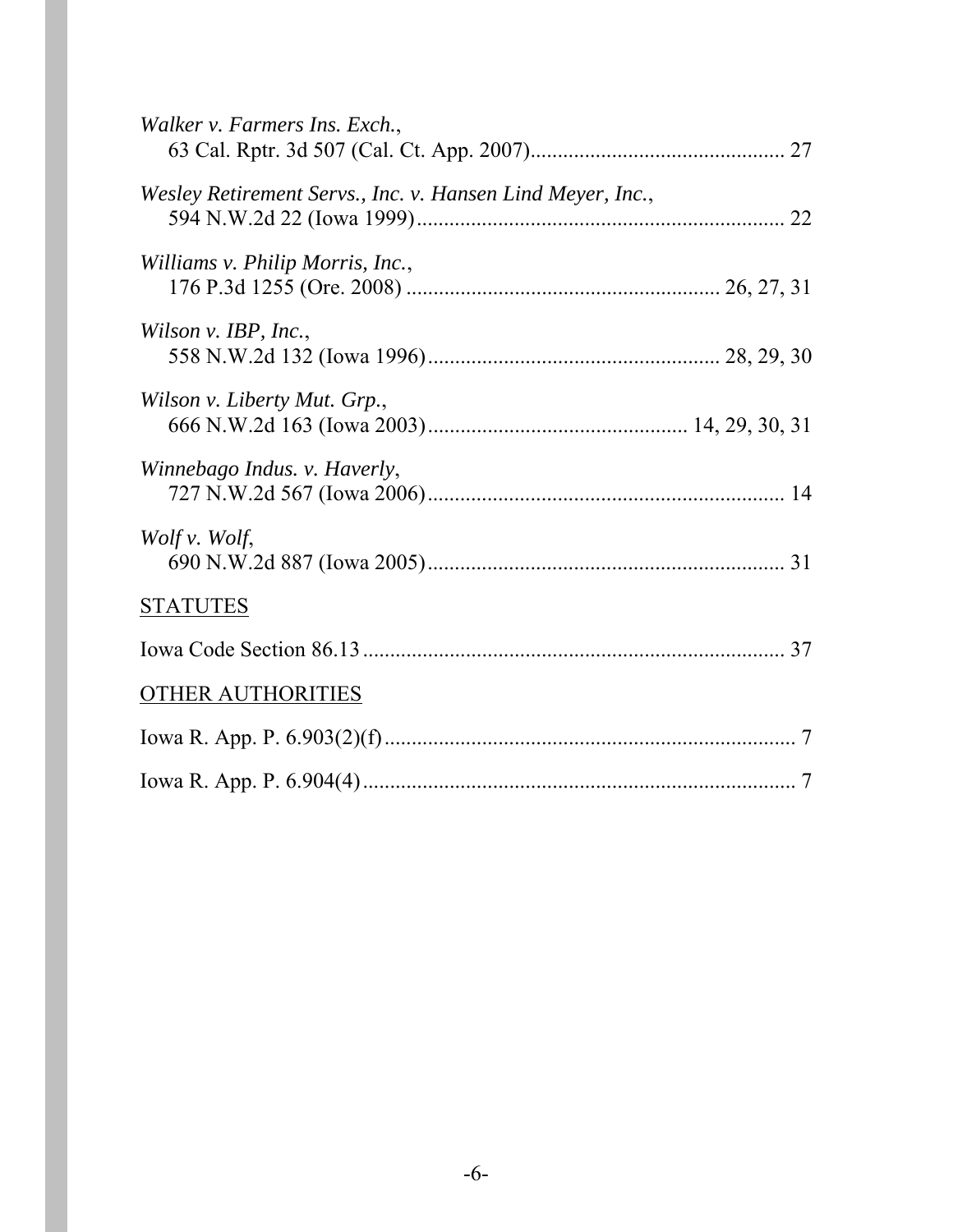#### ARGUMENT

## I. THE COURT SHOULD STRIKE THE FACTUAL ASSERTIONS IN THORNTON'S BRIEF UNSUPPORTED BY CITATION TO THE RECORD.

Iowa R. App. P. 6.903(2)(f) requires "[a]ll portions of the statement [of facts] shall be supported by appropriate references to the record or the appendix in accordance with rule 6.904(4)." Thornton repeatedly violates this Rule by making factual assertions (1) without providing a record citation or (2) for which the citation provides no support. The Court should strike these assertions. *See Tratchel v. Essex Grp., Inc.*, 452 N.W.2d 171, 174 (Iowa 1990) ("Courts should not be required to search the record to verify the facts and actions taken and are warranted in ignoring uncited contentions, especially in cases where the record is voluminous.") *abrogated on other grounds by Comes v. Microsoft Corp.*, 775 N.W.2d 302, 307-10 (Iowa 2009).

The frequency and substance of Thornton's violations of Rule 6.903(2)(f) make clear this was not mere procedural error, but rather an intentional effort to suggest the record more strongly supports his claims than it actually does. For example, many of Thornton's unsupported contentions revolve around settlement discussions, during which he accuses American Interstate of "attempt[ing] to convince Thornton to accept a lump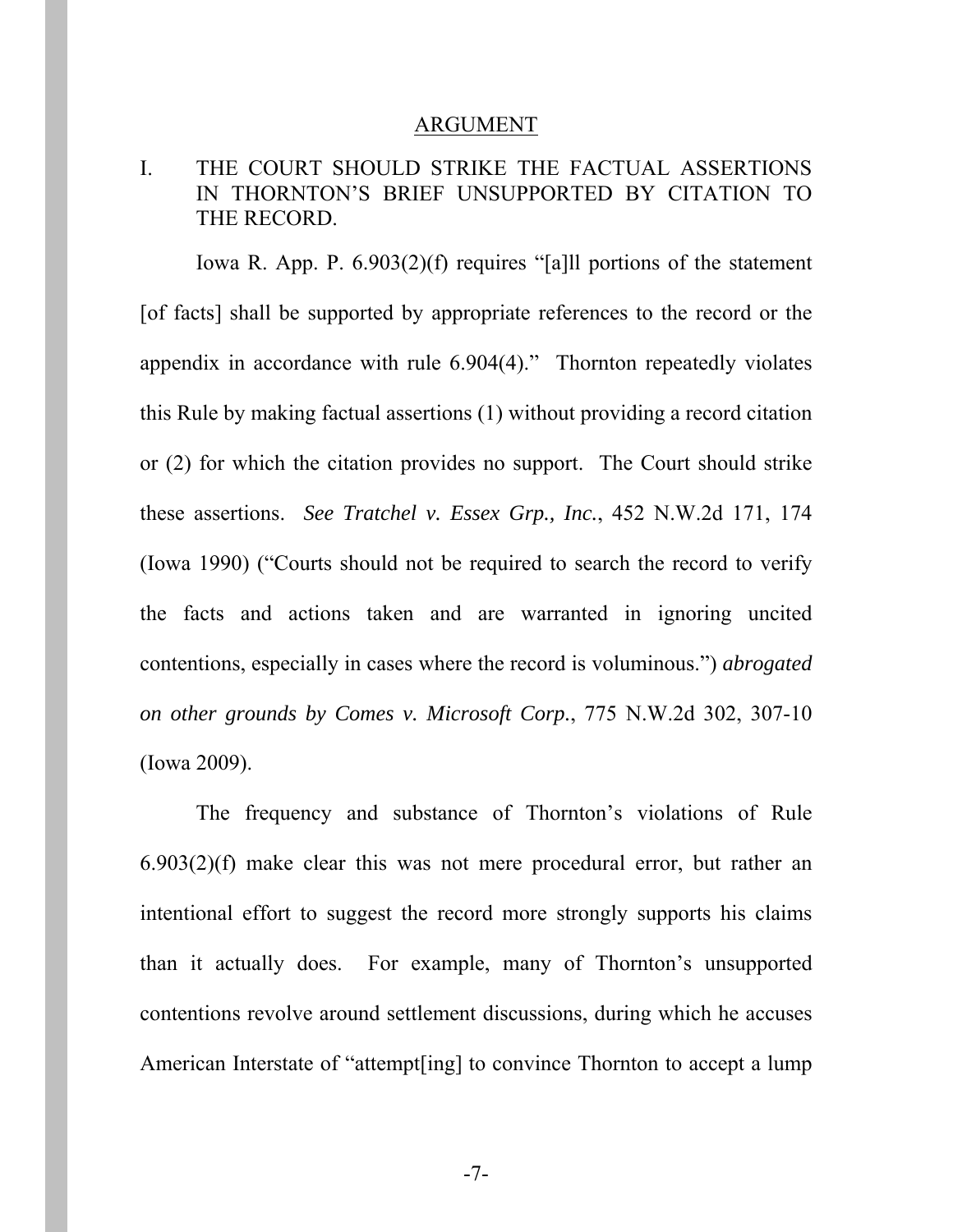sum settlement that would have saved American about \$2.3 million from its actual liability." (Br. 17; *see also* Br. 18-19, 53, 56.) This entire line of attack is inappropriate because this Court already concluded American Interstate's settlement conduct was not bad faith. *See Thornton v. Am. Interstate Ins. Co.*, 897 N.W.2d 445, 466-67 (Iowa 2017). Even setting this Court's decision aside, however, there is no evidence in the record that American Interstate was trying to save \$2.3 million through its settlement proposals; to the contrary, the company used annuities to offer \$2.1 million *more* in medical benefits to Thornton than it expected him to need while simultaneously providing full weekly indemnity benefits. (App-I 1134- 1136; App-II 671, 818; App-III 15-81.) Indeed, at trial Thornton's counsel abandoned an ill-fated attempt with American Interstate's corporate representative to prove the company was trying to save "millions" through settlement, which likely explains the absence of record citations in his Brief.  $(App-I 938-940.)$ <sup>1</sup>

 $\overline{a}$ 

<sup>&</sup>lt;sup>1</sup> Thornton's counsel initially had the witness compare the cost of the settlement proposals against American Interstate's reserves to try to prove "millions" in savings. (App-I 938-940.) Counsel realized, however, this was not the proper comparison because the reserves included more than \$1 million that had *already been paid*. (Id. App-I 939-940 ("Q. All right. Now I'm wrong...").) That left purported savings of "[a]bout a million bucks." (Id.) But even *that* number was wrong because the reserves were not discounted to present value and thus counsel was making an "apples to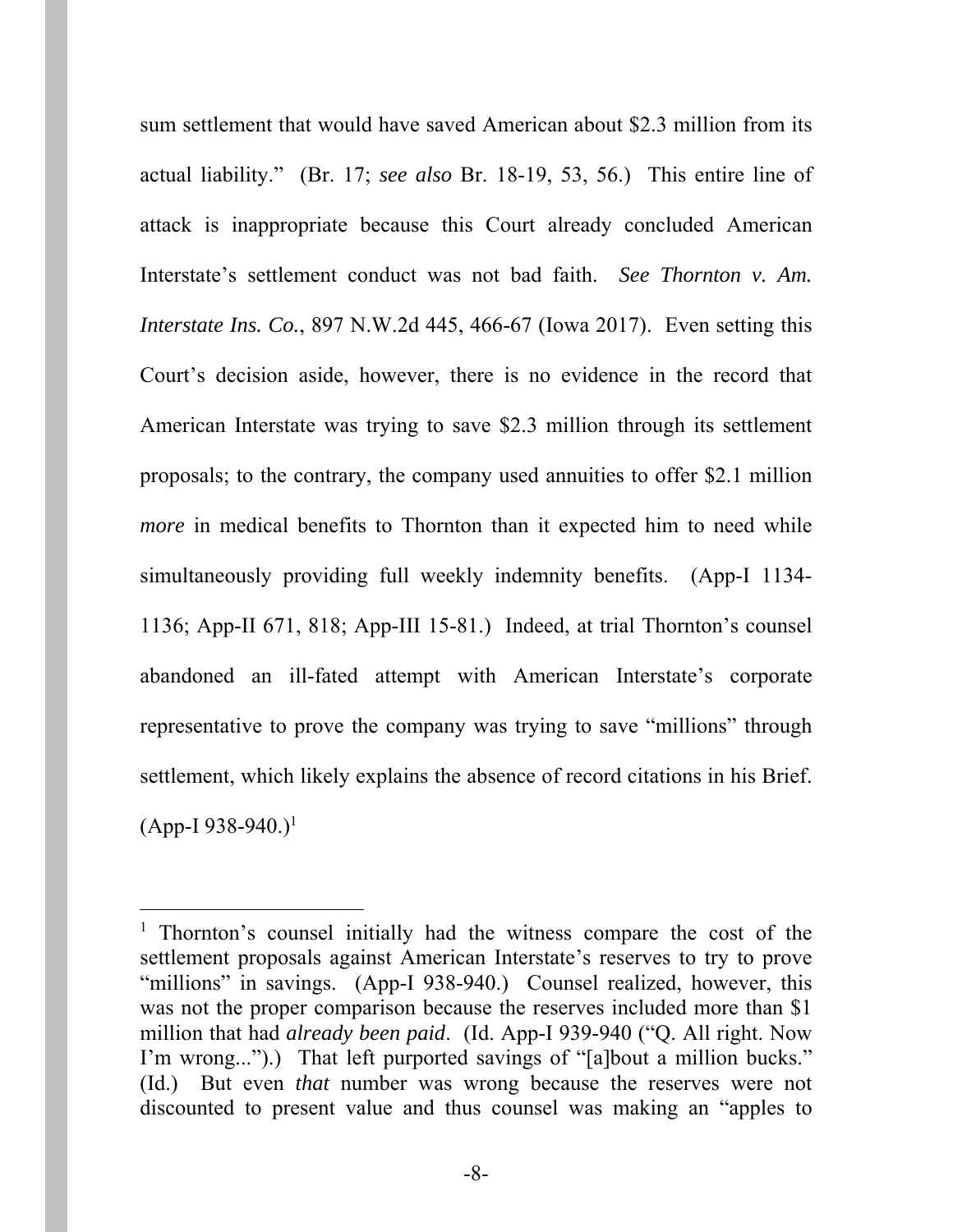Thornton also inaccurately claims, without citation, "[t]he record shows that had [he] accepted either of [the settlement] options...he would now be without any resources to cover non-Medicare medical expenses, a fact that American was seemingly aware of as it faced constant pressure to increase its anemic reserves." (Br. 17-18.) The record shows no such things. It is instead undisputed that American Interstate's offers included a Custodial Medical Account ("CMA") with sufficient funding to provide nearly \$3.3 million for future non-Medicare expenses. (App-I 1135; App-II 666.)

Thornton makes other false and unsupported factual assertions, some of which are discussed below. For now, a few more examples suffice: American Interstate "refused to ever voluntarily pay [him] the benefits" (Br. 55), (*contra* App-I 689-690, 702, 1047-1050 (American Interstate voluntarily began making benefit payments immediately after Thornton's accident)); mediation occurred before Thornton filed his PTD petition (Br. 19), (*contra* App-I 1243; App-III 424 (PTD petition was filed May 24, 2012 and mediation occurred on October 25, 2012)); Attorney Siems told American Interstate "[i]mmediately after becoming involved" that Thornton

-

oranges" comparison of the discounted, present-day cost of settlement against *un*discounted future medical expenses. (Id. App-I 1134.)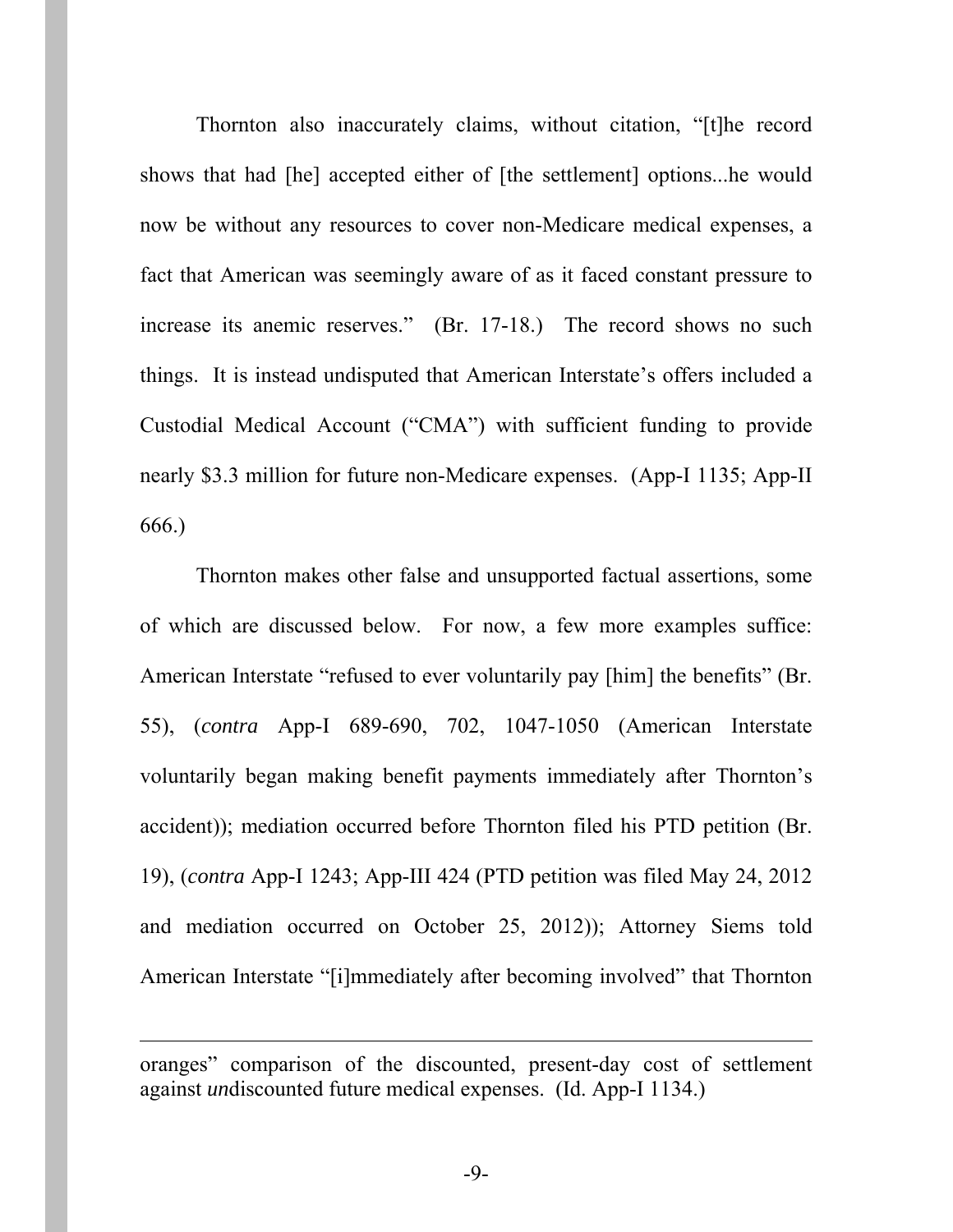was PTD and entitled to partial commutation (Br. 18); (*contra* App-II 26-28; App-III 146, 424 (Siems became involved in early March 2012, did not file a PTD petition until late May 2012, and is not on record mentioning partial commutation until September 2012)); American Interstate's counsel waited until after the Deputy Commissioner's PTD ruling to approach Dr. Rogge for a second time about vocational rehabilitation (Br. 24), (*contra* App-Iii 52-57; App-III 108-113 (second letter to Dr. Rogge was April 1, 2013; ruling was May 23, 2013)); and American Interstate has not acknowledged its error in proceeding to hearing on PTD (Br. 22, 59), (*contra* App-I 1160 ("Q…[W]as this the right decision for you to make [to go to hearing]? A. No, sir.")).

Similarly, although not necessarily *contradicted* by the record, Thornton provides no citation for many other statements of "fact," including his contention that "[d]uring mediation American's representative acknowledged that Thornton was 'probably' permanently totally disabled and would 'probably' prevail in any action to have those payments made in the form of a partial commutation." (Br. 18-19). American Interstate's counsel, Cory Abbas, never testified to making such statements, and the only person who could have established otherwise was Attorney Siems – who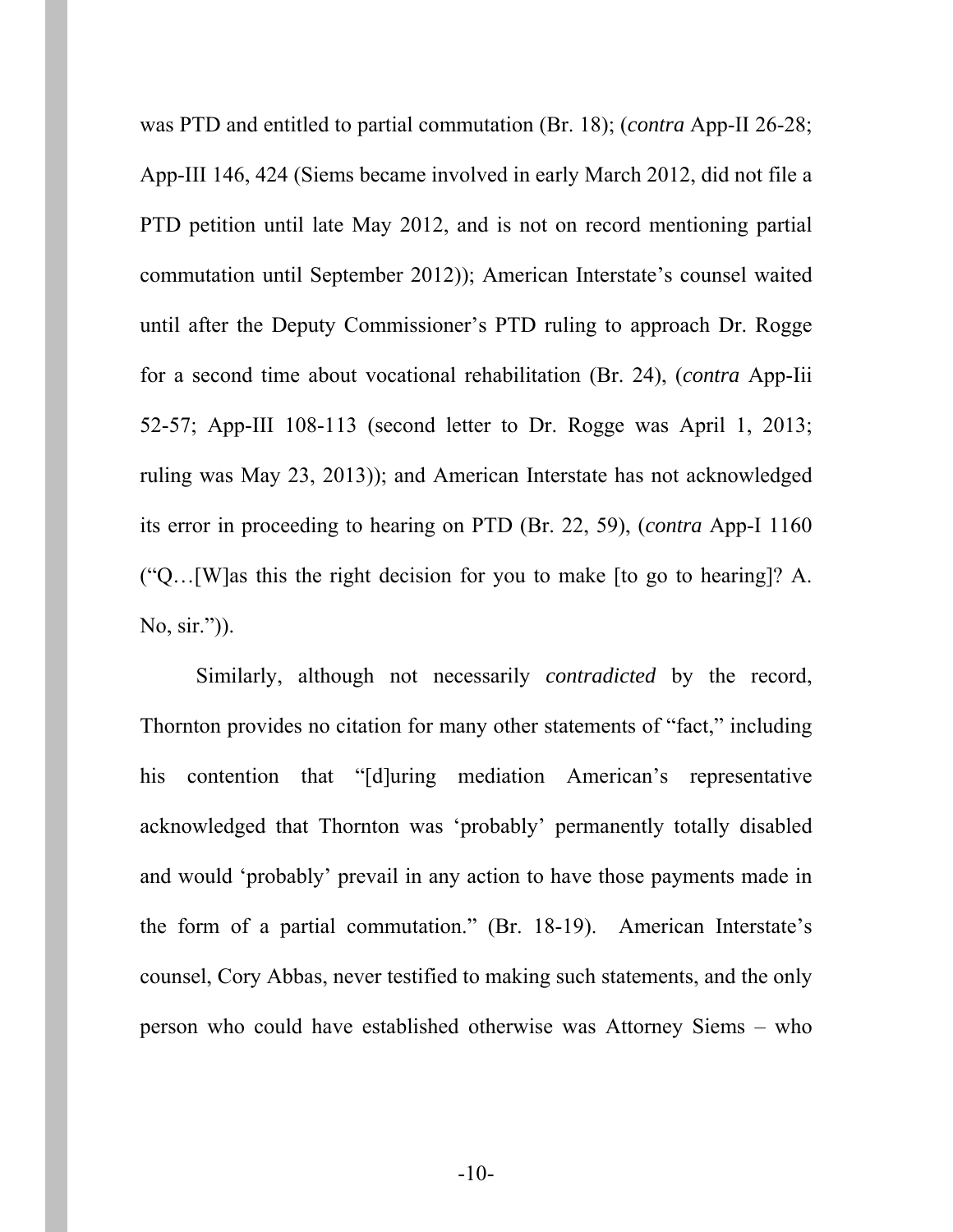insisted prior to trial he did *not* have firsthand knowledge of controverted facts.

It should go without saying that American Interstate's conduct must be evaluated on the basis of the record as it exists, and not through distortions or misstatements of fact. Thornton repeatedly fails to comply with this basic expectation of appellate advocacy, and the factual contentions for which no appropriate record citation is provided should be disregarded. *See Tratchel,* 452 N.W.2d at 174.

#### II. THORNTON OFFERS NO PERSUASIVE REASON TO SUSTAIN THE COMPENSATORY DAMAGES AWARDS.

#### *A. The Lost Investment Income Award Remains Unsupported.*

Thornton's misstatements pervade not just his Statement of Facts, but also his legal argument. With respect to lost use of money damages, he criticizes American Interstate for "fail[ing] to reference" certain testimony from Tim Thornton that, in Thornton's view, "unquestionably" shows he would have invested more aggressively had he received his lump sum sooner. (Br. 33 (citing App-I 762-763).) His claim that American Interstate "fail[ed] to reference" Tim's testimony is patently false; its Brief quoted verbatim the very testimony on which Thornton relies. (Appellant's Br. 40- 41.)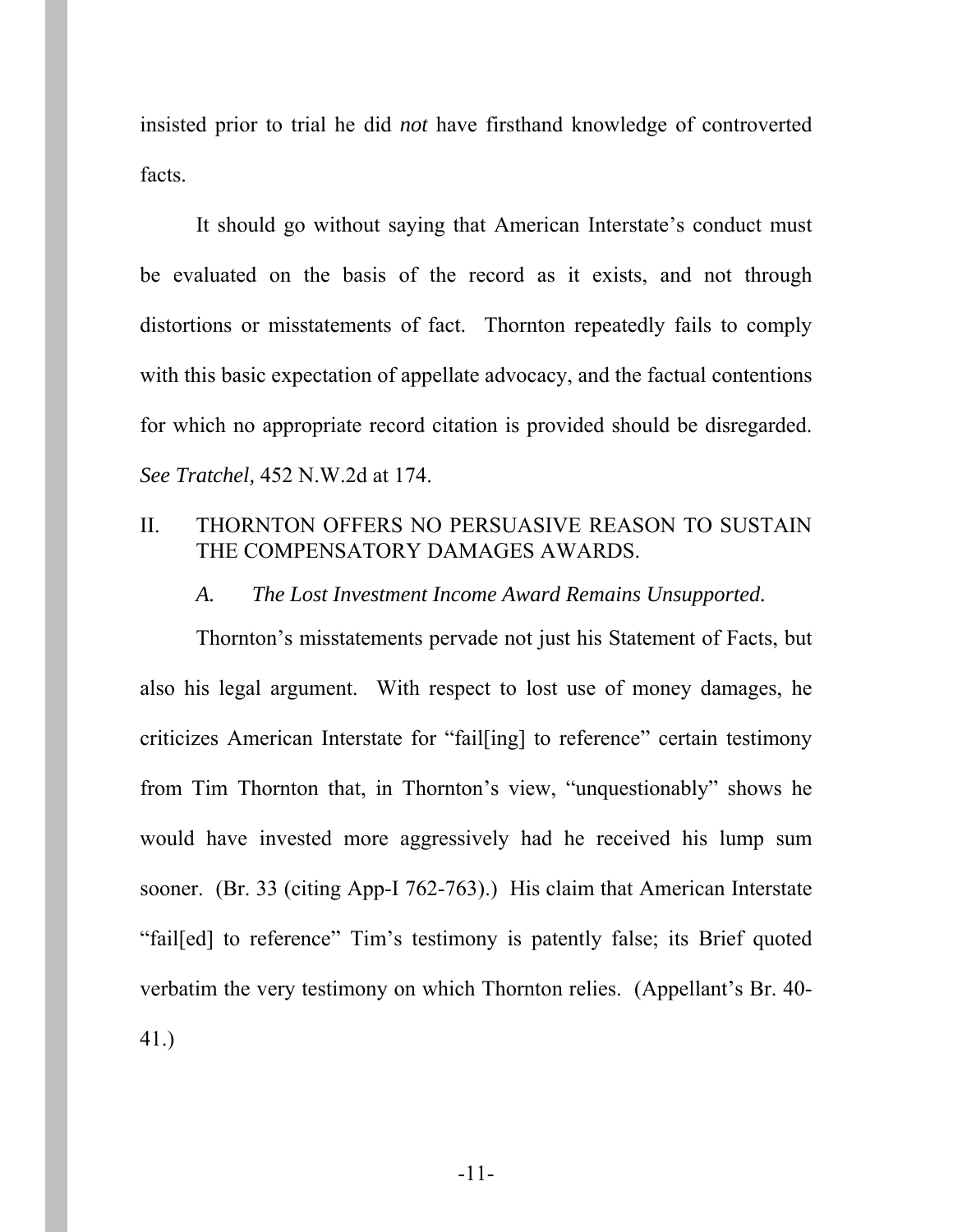The problem for Thornton – which he fails to address in any meaningful way – is that Tim's testimony is factually and legally insufficient to sustain a damage theory that contradicts the theory Thornton successfully asserted before the Workers' Compensation Commission. As a factual matter, Tim's testimony was merely that Thornton could have been "a bit little (sic.) more risky" with his investment had he received the lump sum sooner. This is a far cry from suggesting Thornton would have invested the *entire lump sum* in the S&P 500, particularly where both Thornton and Tim disavowed the stock market as an investment option and Thornton's counsel (a) never mentioned the S&P 500 in partial commutation filings dating to November 2012, and (b) instead indicated to Thornton's financial consultant that the lump sum would have been invested in the AMP Wealth Management Fund no matter when it was awarded or in what amount. (App-II 78, 114, 117, 118, 121, 463.) As the jury's award was premised on Thornton investing the entire sum in the S&P 500, it must be reduced under judicial and collateral estoppel and for lack of sufficient evidence.

Thornton's statement that he was "forced to pay attorney's fees to receive [the partial commutation]" (Br. 33) highlights the insufficiency of the evidence. This Court already concluded as a matter of law that American Interstate did not act in bad faith in resisting partial commutation.

-12-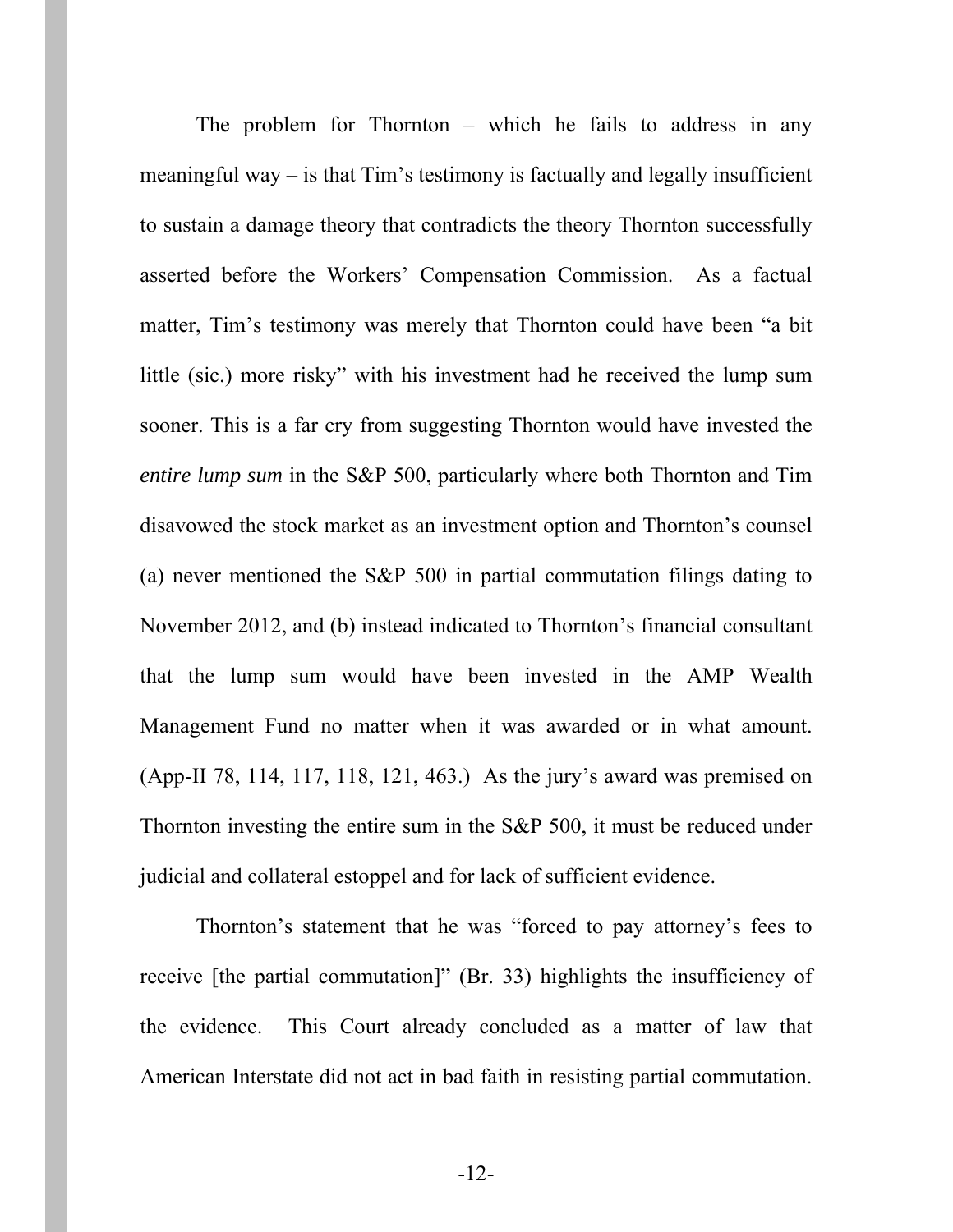*Thornton*, 897 N.W.2d at 470. It follows, also as a matter of law, that any fees Thornton incurred in obtaining partial commutation did not result from bad faith and cannot support an award of compensatory damages. *See id.* Thornton's reference to those fees illustrates his dissatisfaction with this Court's opinion but does not support his S&P 500 theory of damages.

Thornton treads even deeper into inappropriate territory when he argues that "[b]y design, American continues to deprive Thornton of this opportunity by delaying his day in court and driving up his attorneys' fees." (Br. 33.) In other words, Thornton asks the Court to punish American Interstate for *appealing this bad faith case!*<sup>2</sup> His hostile attitude toward the appellate process is troubling but, again, does not justify a damages theory that contradicts the position he asserted in the Workers' Compensation Commission.

Thornton also misunderstands judicial and collateral estoppel. It is not enough for him to claim he would have made riskier investments had he received the lump sum sooner and in a greater amount; he also must

 $\overline{a}$ 

<sup>&</sup>lt;sup>2</sup> This was not an isolated comment. Thornton's hostile attitude toward the appellate process is reflected elsewhere in his Brief (*see, e.g.*, Br. 59 (accusing American Interstate of conduct that "continues today" and "further delay[s] his access to the compensation awarded by the jury")) and in his counsel's repeated references during closing argument below to the duration of the bad faith litigation (App-I 1724, 1738, 1742, 1803).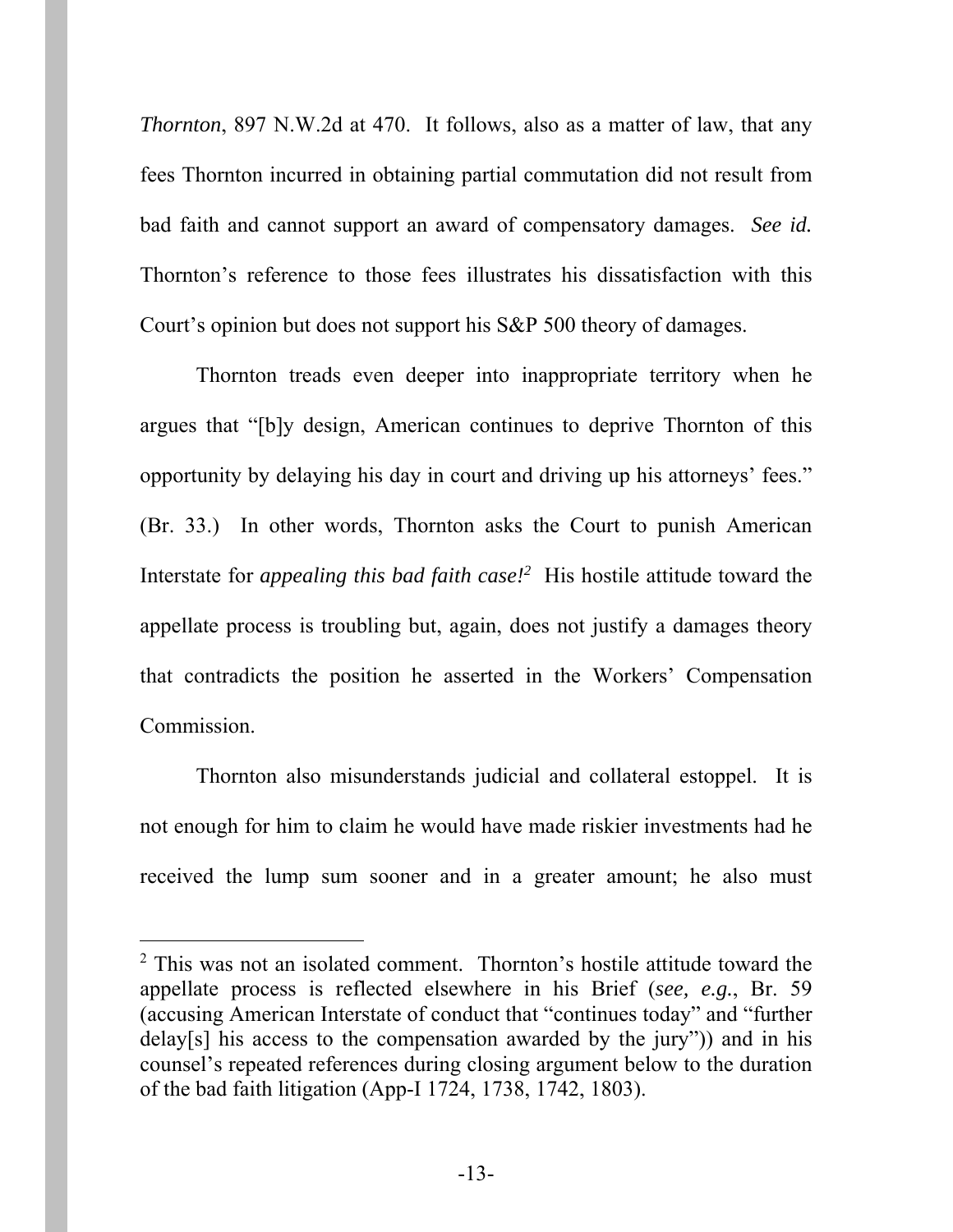establish the Deputy Commissioner would have *granted* the partial commutation despite the riskier strategy. Neither his Brief nor the underlying record provides any support for such a conclusion. Instead, the Deputy expressly relied on Thornton's conservative investment strategy in deciding to award partial commutation (App-II 162).

The judicial and collateral estoppel doctrines are tailor-made for situations like this. A litigant cannot take one position in the Workers' Compensation Commission but then contradict that position a few years later as part of a tort case. *See Winnebago Indus. v. Haverly*, 727 N.W.2d 567, 573-75 (Iowa 2006); *Wilson v. Liberty Mut. Grp.*, 666 N.W.2d 163, 166-67 (Iowa 2003). These cases, which Thornton fails to discuss, are governing and require the Court to reduce the lost use of money award by \$114,000.

#### *B. The Lost Home Equity Award Remains Unsupported.*

Thornton also offers no persuasive reason for the Court to disregard the record deficiencies on lost home equity damages, which include: (1) his expert's admission that he made no attempt to quantify such damages; and (2) the mathematical fallacy of using monthly rent payments as a proxy to calculate home equity.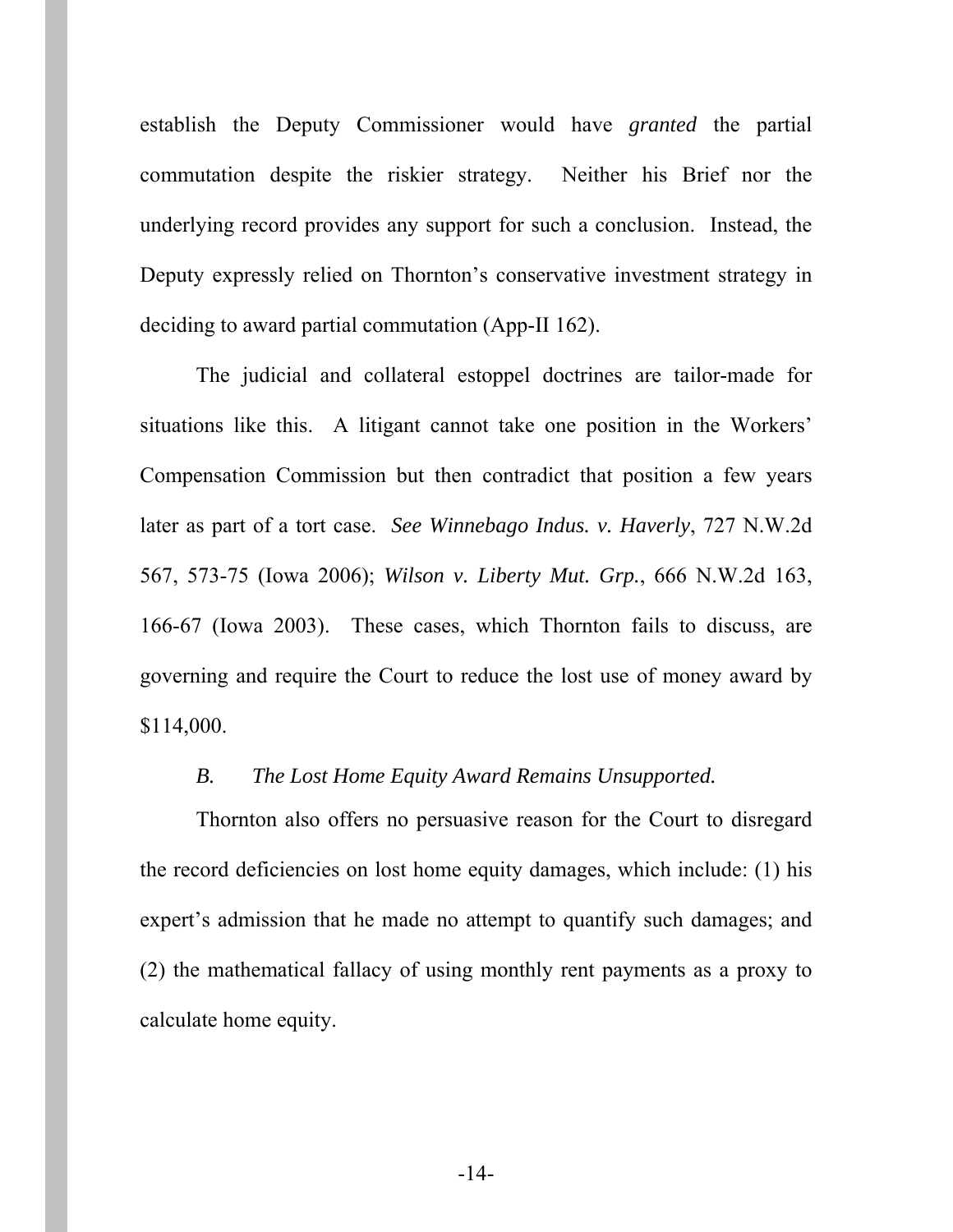Rather than confront these problems, Thornton focuses largely on his desire to purchase a home and the budget he prepared during workers' compensation proceedings. (Br. 35-37.) This misses the point. The question is not whether he intended to purchase a house or how he budgeted for it, but rather whether the record supports \$36,000 in lost home equity damages.<sup>3</sup> Thornton made no effort to prove damages in such amount (or any other) in the district court. The award must be reversed.

Thornton tries to avoid this outcome by relying on precedent that if there is "a reasonable basis in the record from which the amount of damages can be inferred…, recovery will be allowed." *Robinson v. Perpetual Servs. Corp.*, 412 N.W.2d 562, 567 (Iowa 1987). This reliance is misplaced. Contrary to *Robinson* and similar cases, Thornton's expert did not offer a "reasonable" methodology for calculating lost home equity damages; he offered no methodology at all. *Contra id.* at 564, 567 (damage award was premised on plaintiff's lost business volume). The lack of testimony almost certainly was a strategic decision prompted by Thornton's recognition that he suffered little, if any, lost home equity. Instead, the overwhelming

l

<sup>&</sup>lt;sup>3</sup> Although difficult to decipher, Thornton may be arguing that \$25,000 of the lost home equity award should be sustained because he intended to make a down payment in that amount. (Br. 36-37.) Because he did not purchase the home, however, the \$25,000 stayed in his pocket. Accordingly, he did not suffer "damage" in that amount.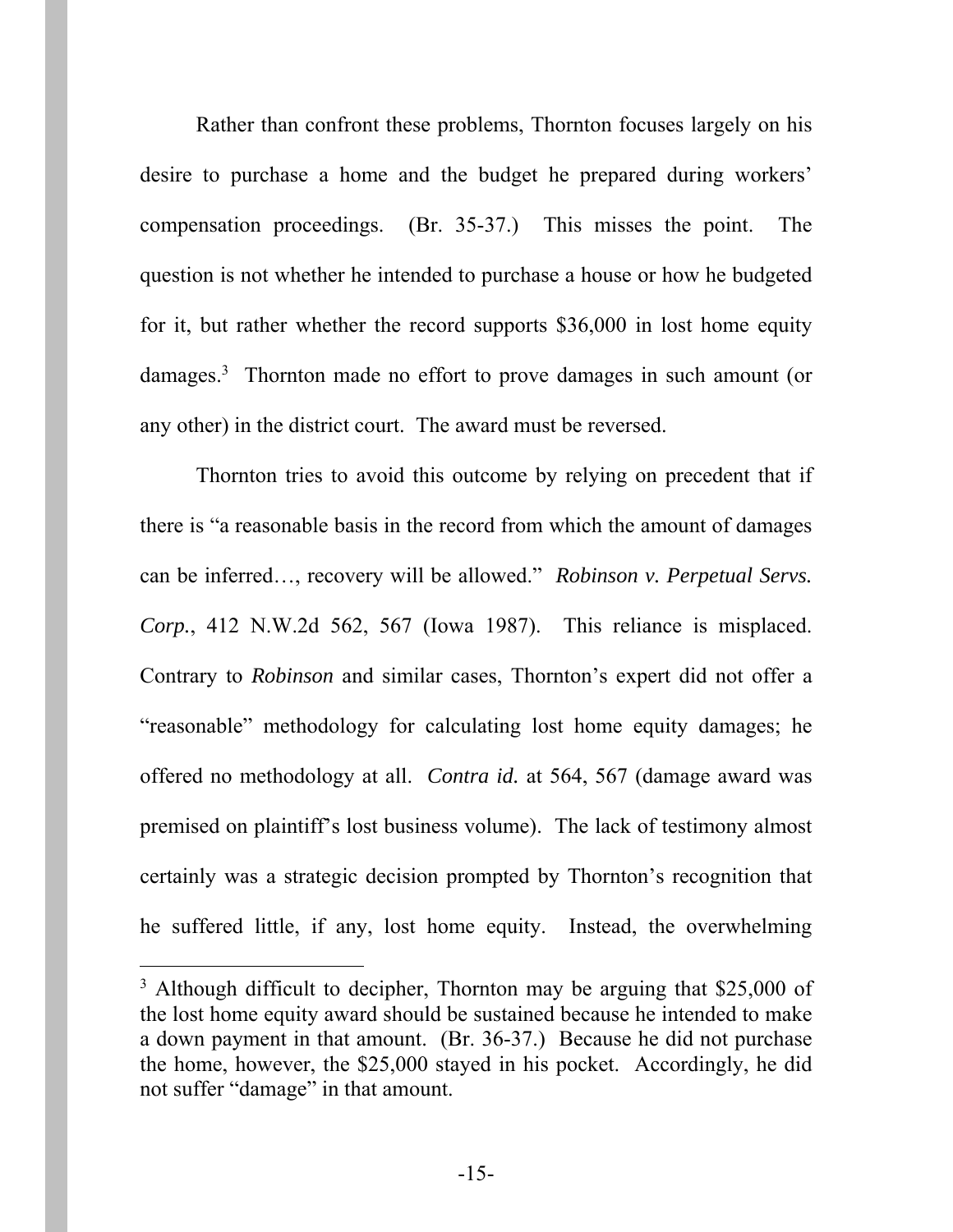portion of each monthly mortgage payment would have gone toward interest, insurance, and taxes – none of which build equity. Thornton should not be rewarded for not creating a record on an item of purely economic damages. *See Data Documents, Inc. v. Pottawattamie Cty.*, 604 N.W.2d 611, 616-17 (Iowa 2000); *Shannon v. Hearity*, 487 N.W.2d 690, 693 (Iowa Ct. App. 1992).

The Court also should reject Thornton's argument that the \$150,000 award should be sustained because it is impossible to determine which portion is lost home equity and which is lost investment income. (Br. 34.) He offers no alternative to American Interstate's explanation for how the jury arrived at the award, which matches his counsel's closing argument (less a mathematical error). Moreover, although Thornton criticizes American Interstate for citing his counsel's argument (Br. 34), *this is exactly the point*. Thornton offered no *actual evidence* of the amount of lost home equity, and thus counsel's argument was the only source of information. Finally, as there are fatal problems with both the home equity and investment income portions of the award, it ultimately does not matter how much falls into each category. Remittitur or judgment notwithstanding the verdict is required under any circumstance.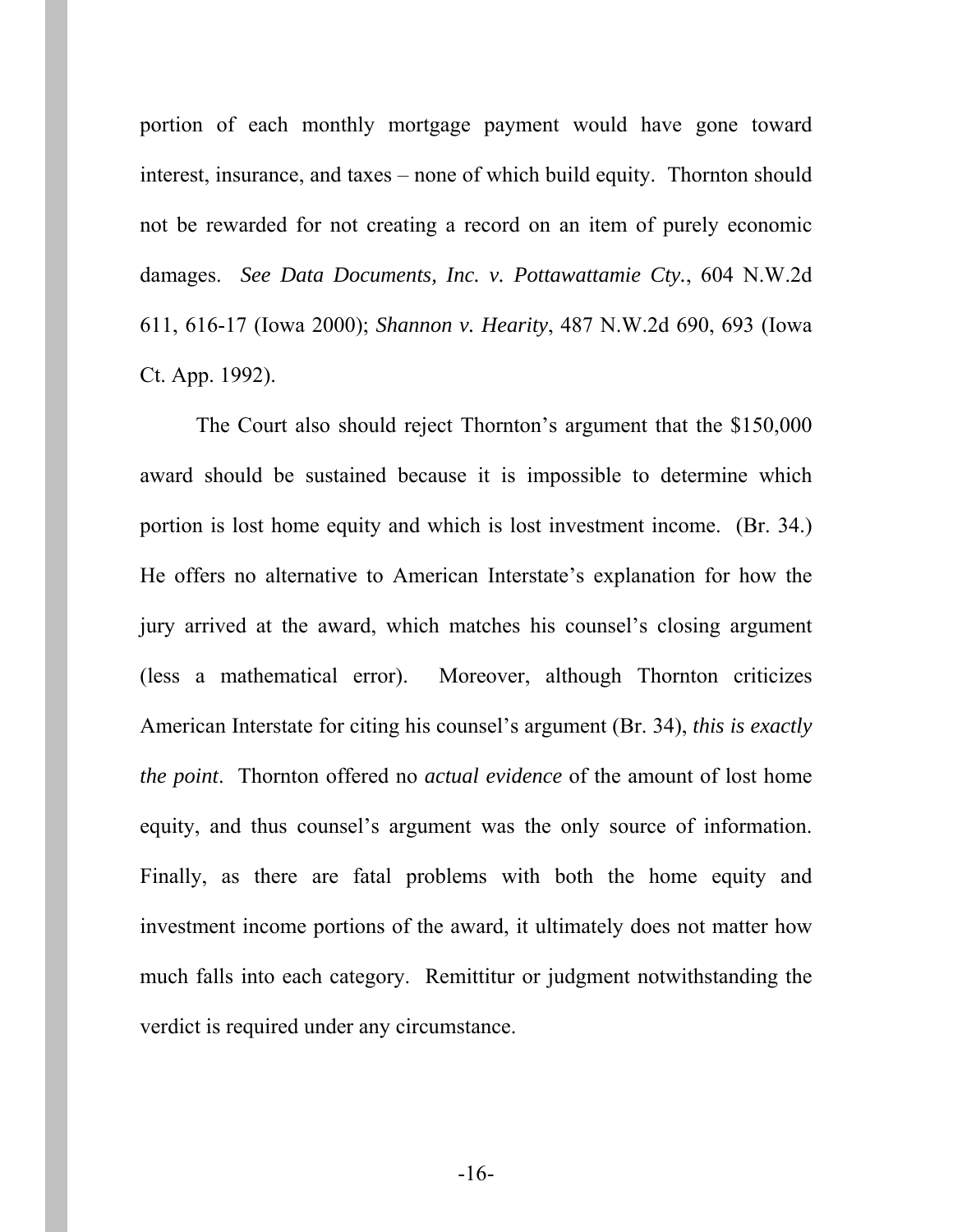- *C. Thornton Fails to Explain Why an Insurance Company Is Responsible for Delays Caused by the Insured and His Doctor.* 
	- 1. The Record Does Not Support an Award of Physical Pain and Suffering or Loss of Mind and Body Damages

With respect to physical pain and suffering and loss of mind and body damages, Thornton does not expressly dispute the facts or law presented by American Interstate. Indeed, he largely ignores the pertinent events between July and October 2014, including: Dr. Rogge's delay in completing paperwork; Thornton's delay in getting measured for the wheelchair; the absence of any role for American Interstate to play prior to receiving the DME Order; and American Interstate's prompt action once it received that Order in late September. Thornton bypasses the crucial issue – why an insurance company should be responsible for the failure of a doctor and patient to complete the steps necessary for a replacement wheelchair to be ordered.

Thornton instead devotes his attention to false and misleading statements of "fact," irrelevant events, and hyperbole. He alleges, for example, that American Interstate "ignored requests from Thornton's physician, his attorney and American's vendor for wheelchair approval." (Br. 40.) The citation he provides (App-II 401-403) establishes no such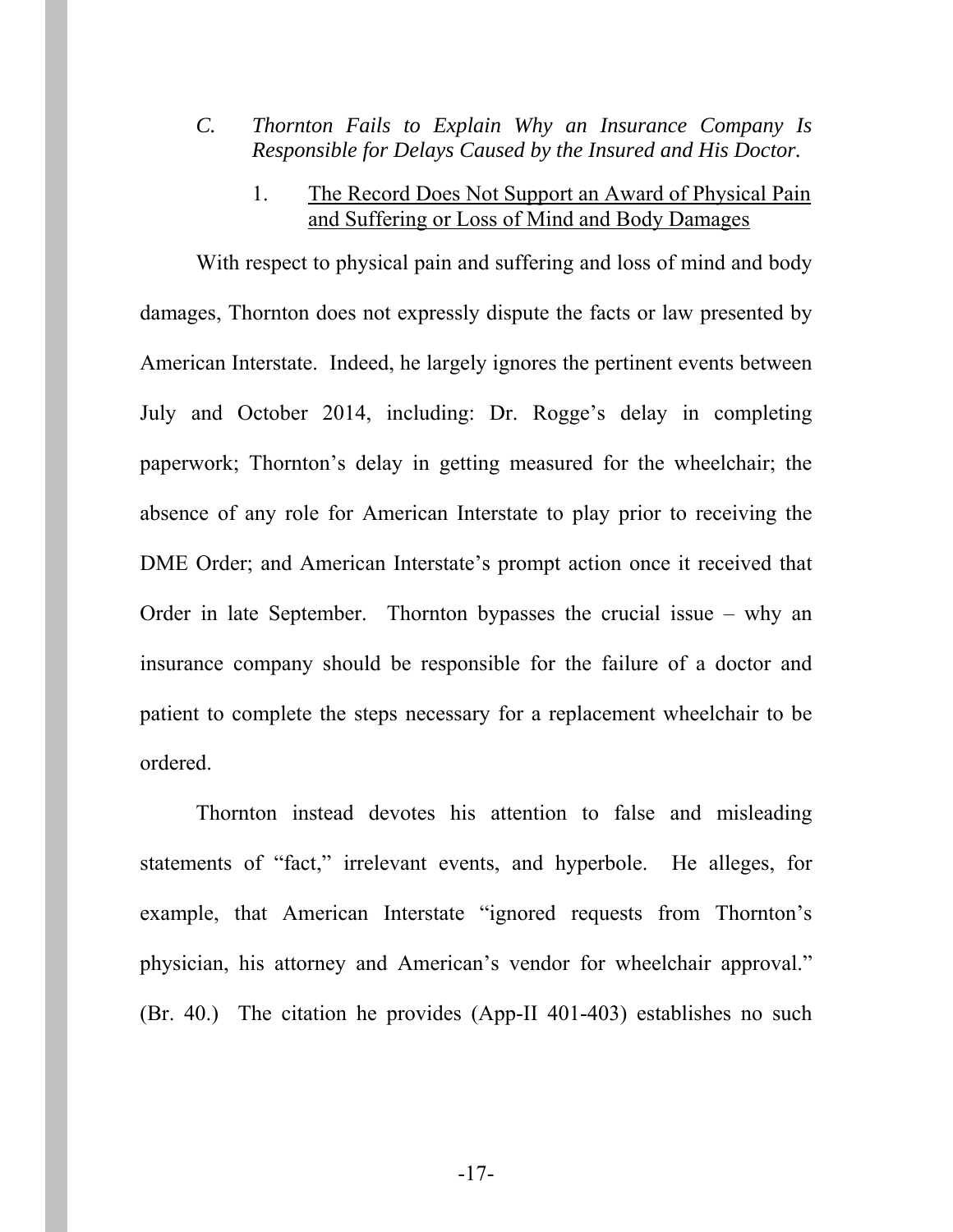thing, nor is there support for it elsewhere in the record. Instead, the undisputed facts show:

- Dr. Rogge did not complete the DME Order until September 22, 2014  $(App-III 122)$ ;
- the DME Order was not provided to American Interstate until September 29, 2014, when Thornton's counsel sent it (App-III 429- 431);
- American Interstate's claims manager, Jami Rodgers, immediately referred the DME Order to a vendor to begin the ordering process  $(Id.)$ ; and
- less than two weeks later, on October 10, 2014, Rodgers authorized the wheelchair within one hour and forty-five minutes of being asked (App-III 143-145).

These facts show American Interstate promptly responding to inquiries about the wheelchair, not "ignor[ing]" them.

 Similarly, Thornton argues that in a deposition on September 10, 2014, Rodgers "swore that she was unaware of any recommendation for the replacement of Thornton's wheelchair (Rodgers Depo.)..In contradiction to this sworn testimony, the wheelchair vendor inquired as to the status of the wheelchair that Dr. Rogge had prescribed on July 1, 2014 (Ex. 144)." (Br. 41-42.) Thornton provides no pin cite for the Rodgers deposition transcript, which was not an exhibit, nor was there an Exhibit 144 at trial. Among actual trial evidence, the first interaction with the wheelchair vendor occurred on September 29 and was initiated *by Rodgers* immediately after receiving the DME Order. (App-III 429-431 ("Thank you for sending this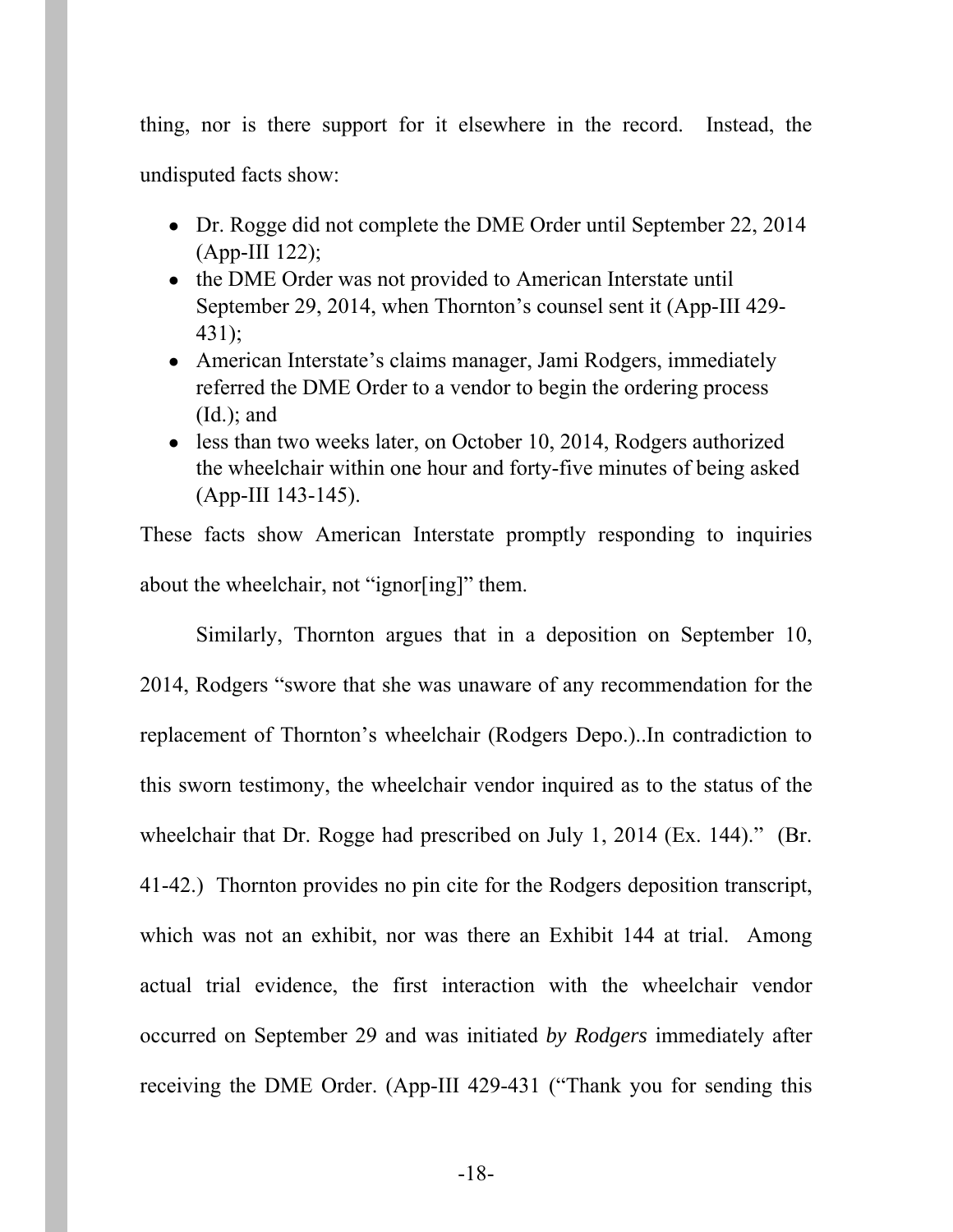Cory. I had not received it yet.").) By distorting the record to suggest American Interstate "ignored" requests about the wheelchair, Thornton all but concedes the actual facts do not constitute bad faith.

 Even the facts in Thornton's Brief that *do* find support in the record are taken out of context and irrelevant to whether an insurance company is responsible for delays caused by others. Thornton criticizes American Interstate's claims manager and outside counsel for a comment in a private email chain dated October 23, 2014 – two days after Thornton's counsel filed an alternative medical care petition. (Br. 40-41.) The substance of the email does not change the fact that Thornton's counsel filed the petition nearly two weeks after American Interstate *had already authorized and ordered the wheelchair*. (App-II 434-445; App-III 142-145.) The alternate medical care petition was wholly unnecessary. (App-II 260-261 ("After discussion of the issues on the record, the undersigned determined that there was not truly a justiciable controversy pending.").)

 In sum, Thornton does not address the crucial facts that American Interstate had no role in the replacement wheelchair process until receiving the DME Order and took prompt steps thereafter to ensure manufacture and delivery. These facts show the absence of bad faith as a matter of law. The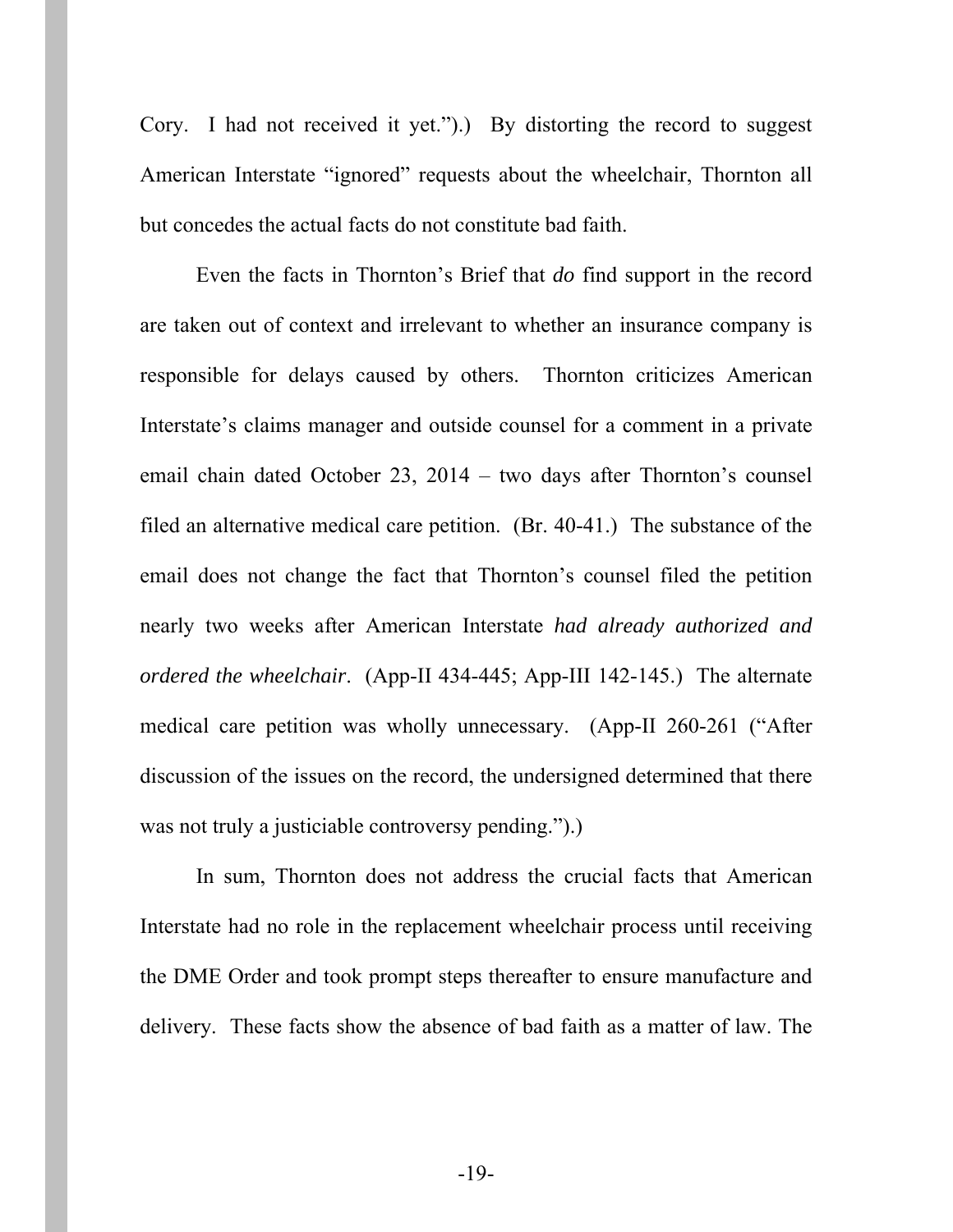Court should reverse the physical pain and suffering award of \$40,000 and loss of mind and body award of \$100,000.

## 2. Thornton Misunderstands Loss of Mind and Body Damages.

Thornton appears to argue in the alternative that the loss of mind and body award should be sustained even if there was no bad faith regarding the wheelchair. (Br. 42-43.) He supports this argument, in part, by accusing American Interstate of "continu[ing] to deny he was permanently and totally disabled even while hospitalized after trying to take his own life." (Br. 43.) This is an incredible distortion of the record. Thornton overdosed on pain medication in February 2011. (App-I 679-680.) He received mental health treatment until August 2011, at which point it ended because he no longer needed it and had "worked through issues and developed positive selffocus." (App-I 603, 2110.) He did not file a petition to be declared PTD until nearly one year later, on May 24, 2012. (App-III 424.) The PTD litigation therefore was not contemporaneous with his drug overdose. It is highly misleading for Thornton to suggest otherwise.

In any event, Thornton's argument that an alternative ground exists to sustain the \$100,000 award is premised on a misunderstanding of loss of mind and body damages. Such damages must be based on "the inability of a particular body part to function in a normal manner," *Brant v. Bockholt*, 532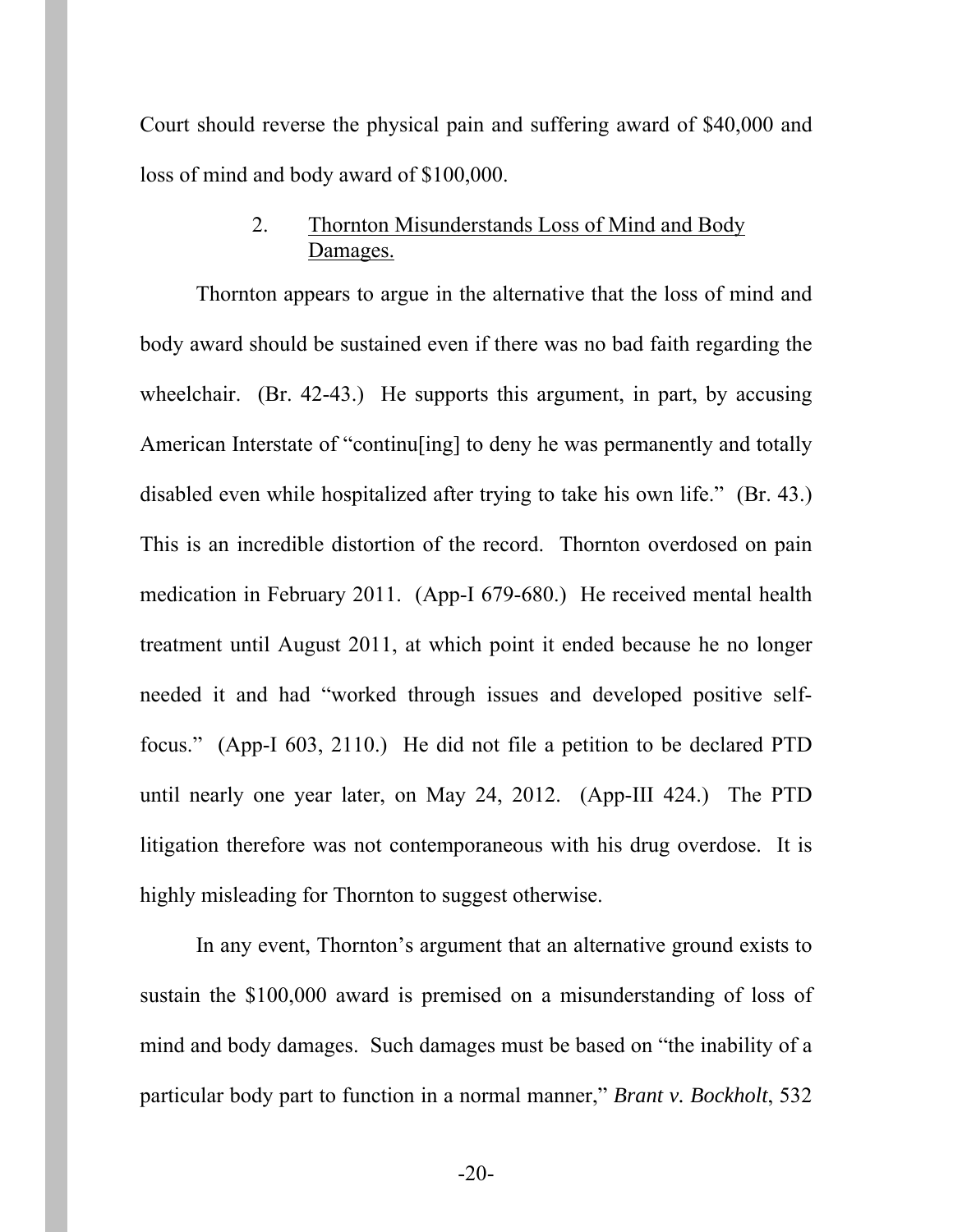N.W.2d 801, 804-05 (Iowa 1995), or where there is a "deprivation of mental powers," *Schnebly v. Baker*, 217 N.W.2d 708, 726 (Iowa 1974). In other words, loss of mind and body is a temporary or permanent disability. *Id.*; *see also Hysell v. Iowa Pub. Serv. Co.*, 559 F.2d 468, 473 (8th Cir. 1977) ("[U]nder Iowa law pain and suffering and disability are different items of injury.").

Although Thornton suffers from a permanent disability, it was caused by the underlying accident, not American Interstate's bad faith. Indeed, except for the wheelchair, he identifies no mental or functional impairment allegedly caused by American Interstate's conduct. It follows that no alternative basis exists to sustain the \$100,000 award.

### *D. Thornton All But Admits the Impropriety of the Consequential Damage (i.e., Attorney's Fee) Award.*

Thornton does not seriously contest that the consequential damages award includes attorney's fees incurred before his filing of the PTD petition and during the parties' settlement negotiations, which this Court already concluded did not involve bad faith. *See Thornton*, 897 N.W.2d at 467 ("American Interstate's bad faith was in contesting Thornton's PTD status, not in offering structured settlement proposals."). This alone requires reduction of the award.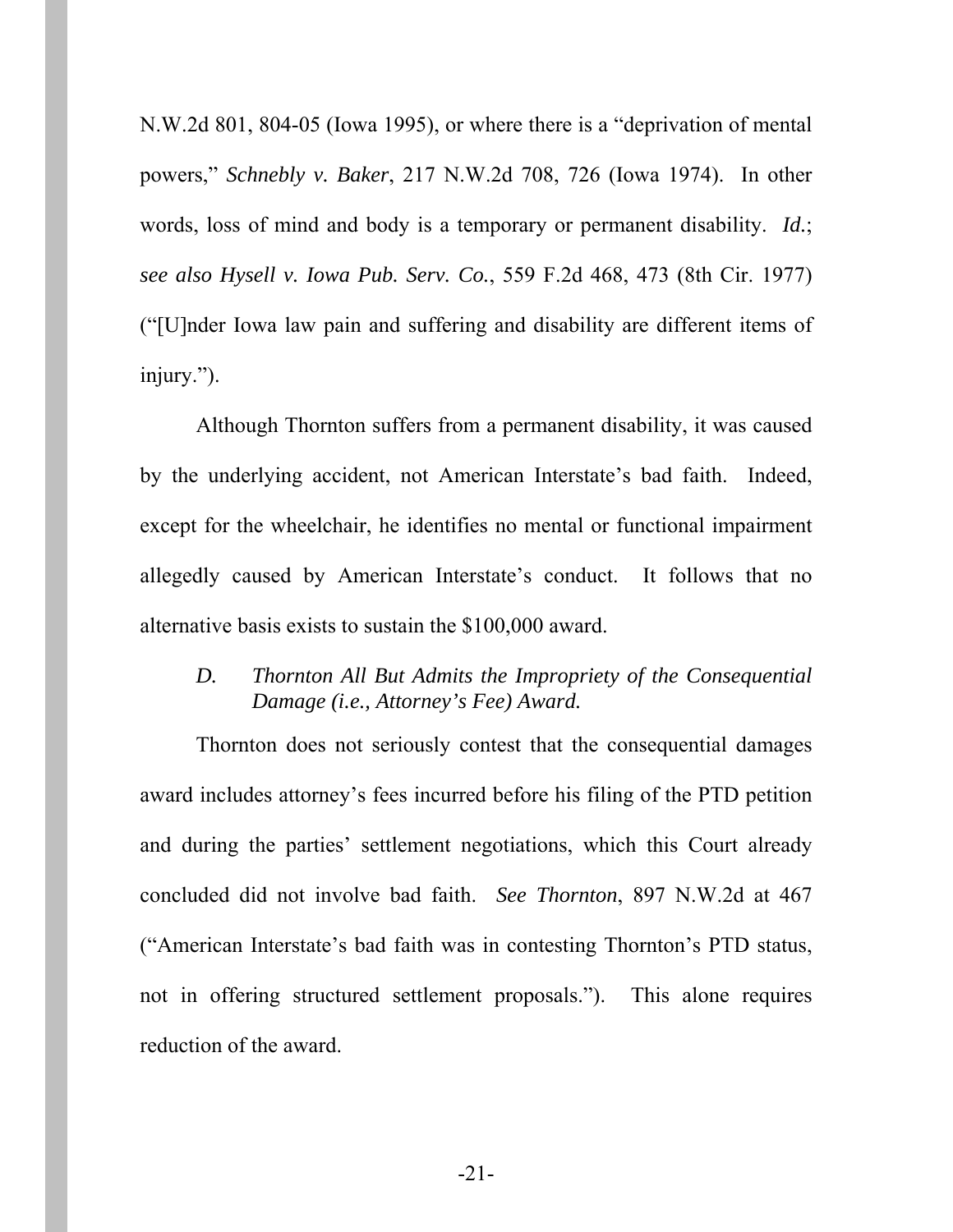Thornton tries to salvage the award by asking this Court to amend the jury's finding as to when bad faith began from October 25, 2012, to September 1, 2009. (Br. 44-45.) Thornton made no such request in posttrial motions, however, and thus has waived the issue. *See Modern Piping, Inc. v. Blackhawk Automatic Sprinklers, Inc.*, 581 N.W.2d 616, 626 (Iowa 1998) (error not preserved and issue waived where not raised in motion for directed verdict or post-trial motion), *overruled on other grounds by Wesley Retirement Servs., Inc. v. Hansen Lind Meyer, Inc.*, 594 N.W.2d 22 (Iowa 1999).4

There is, in any event, no basis to conclude bad faith started prior to October 25, 2012. Thornton's argument for is based on American Interstate's alleged failure to provide sufficient wage information in 2009. The record shows, however, that Thornton's then-counsel was satisfied with the information he received. (App-I 1064, 1068, 1071-1072, 1076-1077; App-II 710.) In fact, Thornton's current counsel stipulated in the Workers' Compensation Commission in March 2013 that the wage rate was correctly

 $\overline{a}$ 

<sup>4</sup> Thornton filed a post-trial motion asking the district court to hold that bad faith began on June 25, 2012. (App-I 191.) Although he filed a notice of appeal from the denial of that motion, his Brief contains no separate section for the cross-appeal and thus this issue also is waived. *See Randolph Foods, Inc. v. McLaughlin*, 115 N.W.2d 868, 879-80 (Iowa 1962) (declining to consider argument not raised in cross-appeal section of appellee's brief).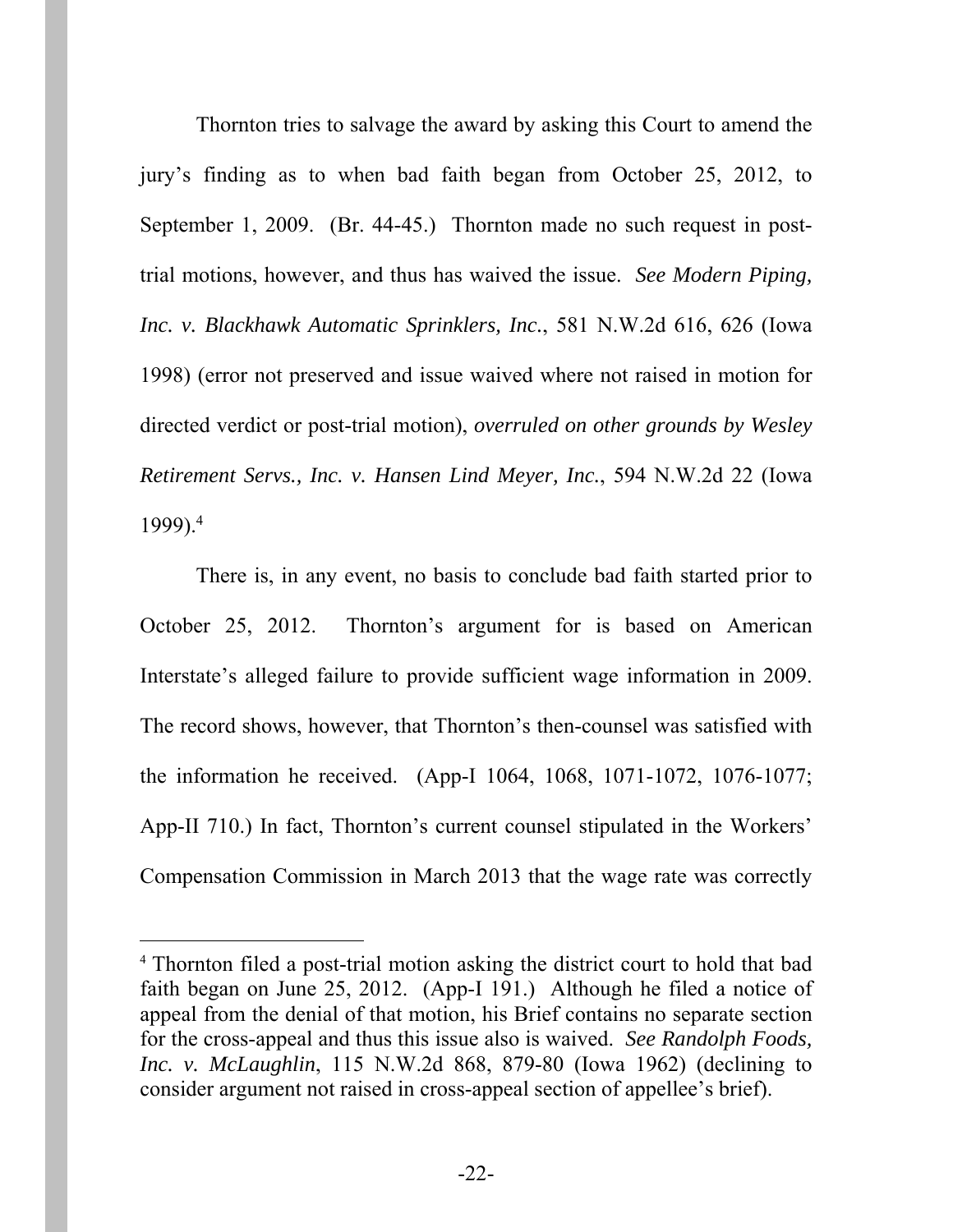calculated using that information. (App-III 147-148.) Moreover, Thornton repeatedly expressed his satisfaction with American Interstate's handling of his file through 2011. (*E.g.,* App-I 670, 674, 689.) These undisputed facts establish that pre-2012 attorney's fees should be remitted from the consequential damages award.

This Court's holding that American Interstate did not act in bad faith in making structured settlement proposals – a conclusion reinforced by the substance of those proposals, which offered more in benefits than Thornton was expected to receive in the absence of settlement – shows as a matter of law that fees incurred by Thornton between February and October 2012 also should not have been included. *See Thornton*, 897 N.W.2d at 467. Thornton's repeated attacks on American Interstate's settlement conduct (Br. 17-19, 53, 56) do not change this Court's previous ruling against him.

Remittitur also is necessary for fees of \$5,433.66 incurred in connection with Jami Rodgers' September 2014 deposition. Thornton does not even bother to argue otherwise, nor could he possibly overcome this Court's holding that he is not entitled to fees incurred in this litigation. *See id.* at 474-76. Moreover, his argument for the wheelchair-related fees of \$4,230 suffers from the same infirmities as his argument for pain and suffering and loss of mind and body damages; namely, that an insurance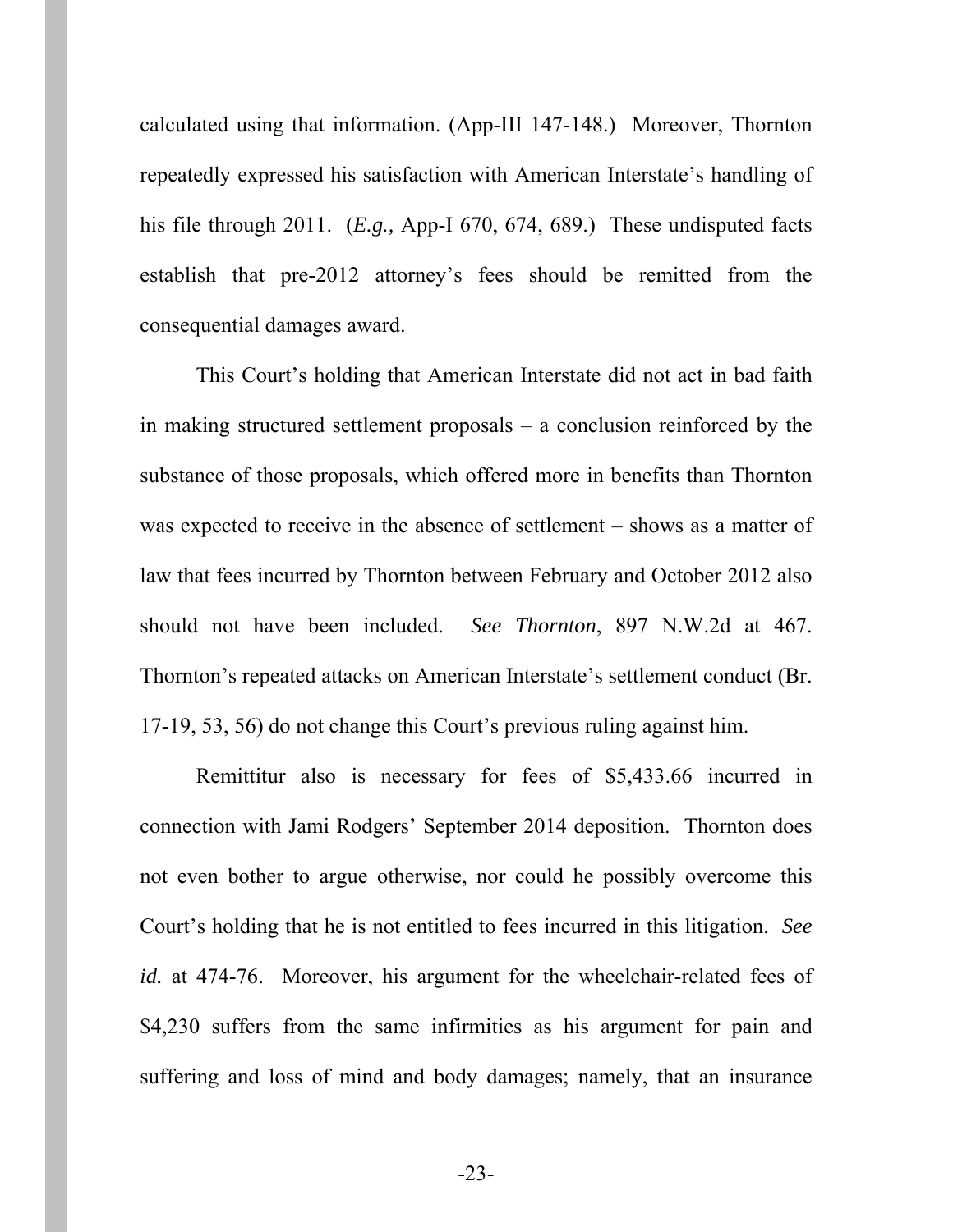company is not responsible for delays caused by a doctor and patient/insured. Those fees also should be remitted.

Finally, the Court should reject Thornton's unsupported argument that the consequential damages award might have included "other damages" beyond attorney's fees and costs. Thornton never argued at trial (and offers no record citation) that he suffered "other" consequential damages beyond attorney's fees; instead, the \$52,000 award matches (rounded down) the sum of fees and costs reflected in his testimony and Siems' fee affidavit. (App-I 613-614; App-II 447, 448.) For these reasons, and others in Appellant's Brief, the consequential damages award should be remitted to \$17,145.

### III. THORNTON PROVIDES NO PERSUASIVE SUPPORT FOR THE DISPROPORTIONATE PUNITIVE DAMAGE AWARD.

*A. The Non-Iowa Cases Cited in Thornton's Brief Do Not Support His Position.* 

Thornton cites a handful of cases from other states that he claims undermine American Interstate's position that the \$6.75 million award and nearly 18:1 ratio exceed the limits of the due process clause under *State Farm Mut. Auto. Ins. Co. v. Campbell*, 538 U.S. 408 (2003). (Br. 64-65.) A careful review of these cases shows the opposite: Thornton is asking this Court to reach an unprecedented conclusion.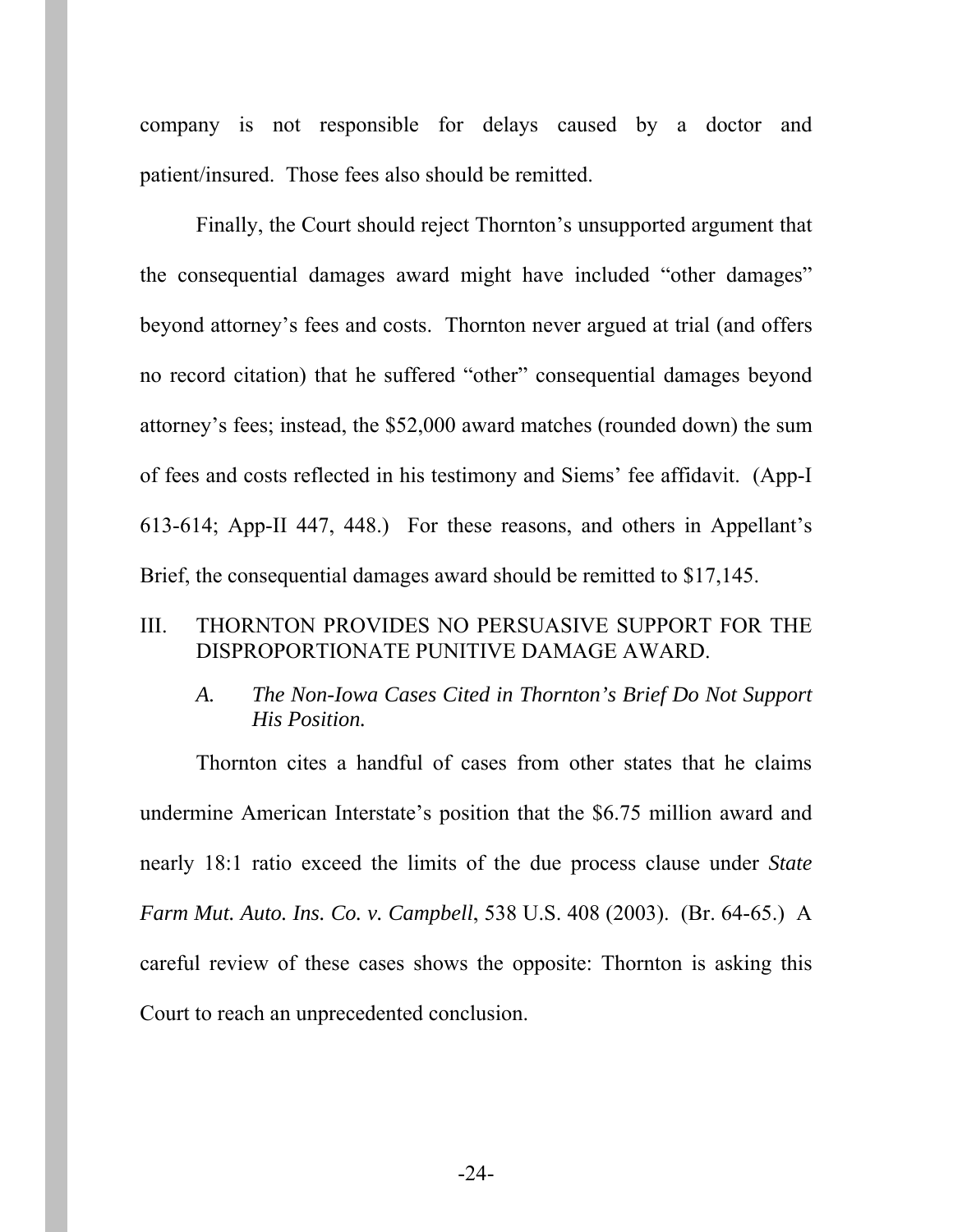Thornton's descriptions of two of the non-Iowa cases – *Seltzer v. Morton*, 154 P.3d 561 (Mont. 2007) and *Mathias v. Accor Econ. Lodging, Inc.*, 347 F.3d 672 (7th Cir. 2003) – are substantively wrong. He claims *Seltzer* "reinstat[ed]" a \$20 million punitive damage award and 18:1 ratio (Br. 65); in reality, the Montana Supreme Court affirmed the lower court's *reduction* of the award to \$9.9 million and 9:1 ratio. 154 P.3d at 614-15. *Seltzer* therefore provides more support for American Interstate's position than Thornton's. Similarly, *Mathias* did not, as Thornton claims, uphold a punitive damage award of "\$18,372,000" (Br. 65), but rather a far more modest award of \$372,000 in a case involving only \$10,000 in compensatory damages. 347 F.3d at 674. The Seventh Circuit expressed doubt that such a large ratio would be appropriate in a case involving substantial compensatory damages. *Id.* at 677. Given the substantial compensatory damages at issue here, *Mathias* provides no support for Thornton's position.

Nominal compensatory damages also were central to the Oregon Supreme Court's decision in *Hamlin v. Hampton Lumber Mills, Inc.*, 246 P.3d 1121 (Ore. 2011), which reinstated a punitive damage award of \$175,000 where compensatory damages were \$6,000. Like *Campbell* and *Mathias*, the Oregon Supreme Court recognized ratios are of "limited assistance" to determining constitutionality when compensatory damages are

-25-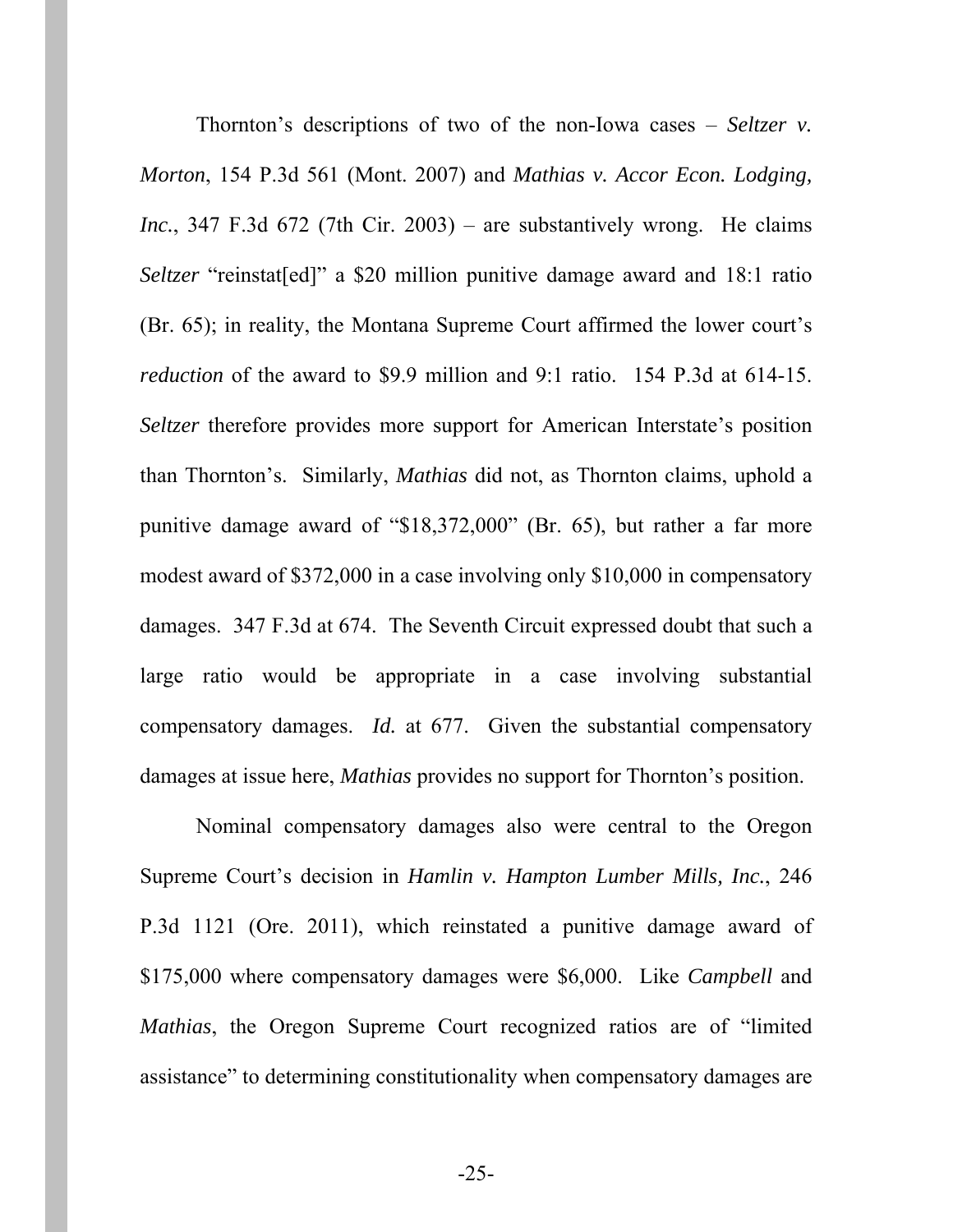nominal. *See id.* at 1128. The Oregon Supreme Court surely would not support Thornton's attempt to apply *Hamlin* to a case involving substantial compensatory damages. *See id.* at 1130 (reiterating the importance of the "low" compensatory damage award in sustaining the award); *see also Goddard v. Farmers Ins. Co. of Oregon*, 179 P.3d 645, 667-71 (Ore. 2008) (reducing punitive damage award from 16:1 to 4:1 where jury awarded "substantial compensatory damages").

No crystal ball is necessary to conclude the Oregon Supreme Court also would not support Thornton's attempted reliance on *Williams v. Philip Morris, Inc.*, 176 P.3d 1255 (Ore. 2008), in which the court affirmed a 97:1 ratio in a wrongful death case against a tobacco company. The Oregon Supreme Court later expressly held that the ratio affirmed in *Williams* is not remotely appropriate in the insurance bad faith context. *See Goddard*, 179 P.3d at 667-68 (insurer's bad faith conduct "is in no way comparable to, for example, Philip Morris's 50-year campaign to delude a large portion of the population of Oregon about the potentially devastating physical effects of smoking its products"). Thornton's willingness to rely on *Williams* in a circumstance where even the Oregon Supreme Court says it does not apply illustrates the absence of authority supporting his position.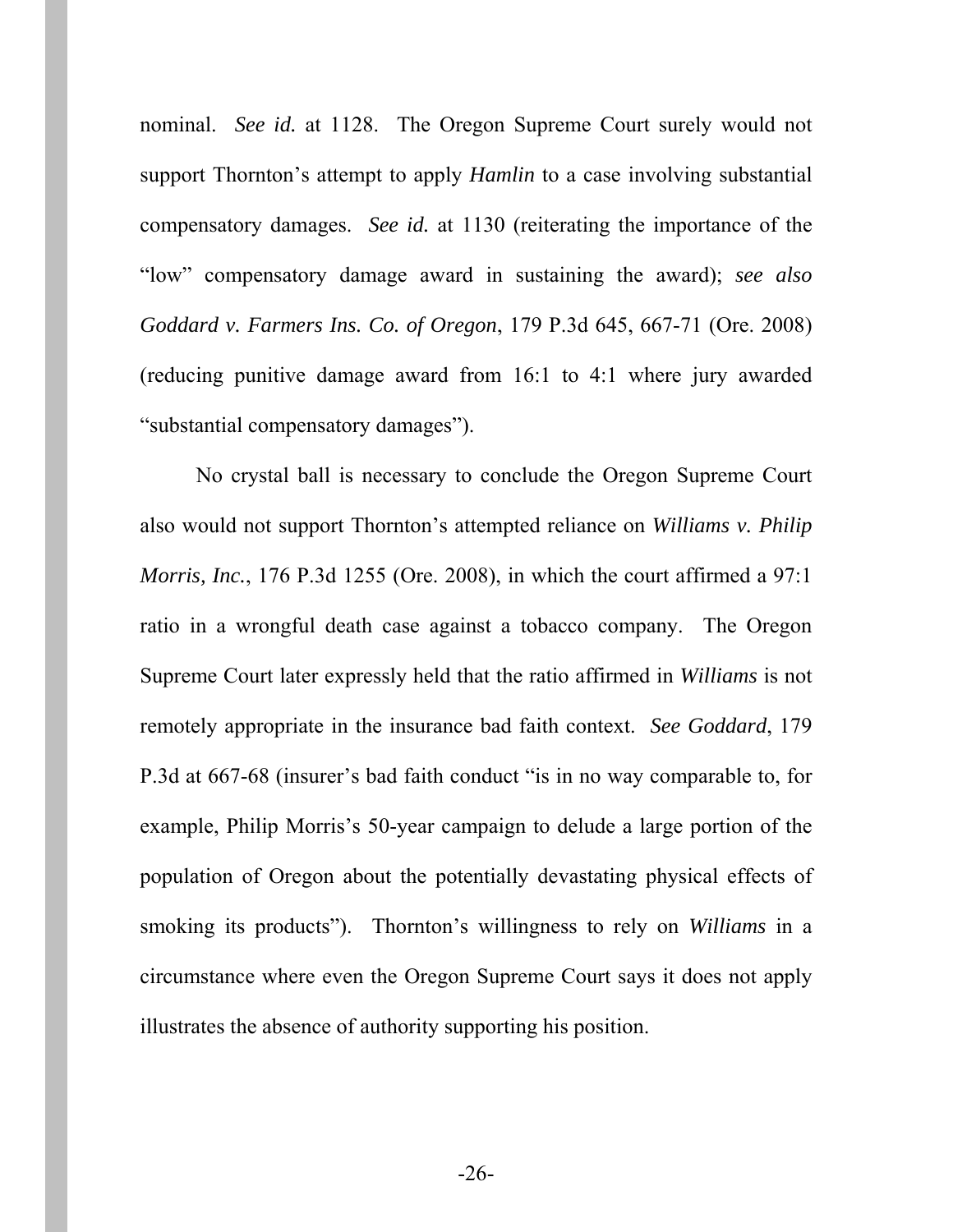Like *Williams*, two other non-Iowa cases relied upon by Thornton also involved conduct resulting in death. *See Phelps v. Louisville Water Co.*, 103 S.W.3d 46, 54-56 (Ky. 2003) (affirming 11:1 ratio in gross negligence case resulting in two deaths); *Bullock v. Philip Morris USA, Inc.*, 131 Cal. Rptr. 3d 382, 395 (Cal. Ct. App. 2011) (affirming 16:1 ratio against tobacco company for causing plaintiff's death through years-long "public campaign designed to obscure and deny the truth"). No such circumstances are present here.

Finally, Thornton cites *Nickerson v. Stonebridge Life Ins. Co.*, 371 P.3d 242 (Cal. 2016), in which the California Court of Appeals affirmed remittitur of a \$19 million punitive damage award and held that \$475,000 (a 10:1 ratio) was the maximum permissible award in an insurance bad faith case. It is unclear why Thornton views this as helpful authority given the ratio in *Nickerson*, if applied here, would reduce his punitive damage award to no more than \$3.82 million (and even lower if the compensatory damage award is reduced). In any event, as to ratios, *Nickerson* is an outlier both in California and nationally. *Contrast Amerigraphics, Inc. v. Mercury Cas. Co.*, 107 Cal. Rptr. 3d 307 (Cal. Ct. App. 2010) (remitting \$3 million award to \$500,000, reducing a 23:1 ratio to 4:1) *overruled on other grounds by Nickerson*, 371 P.3d 242; *Walker v. Farmers Ins. Exch.*, 63 Cal. Rptr. 3d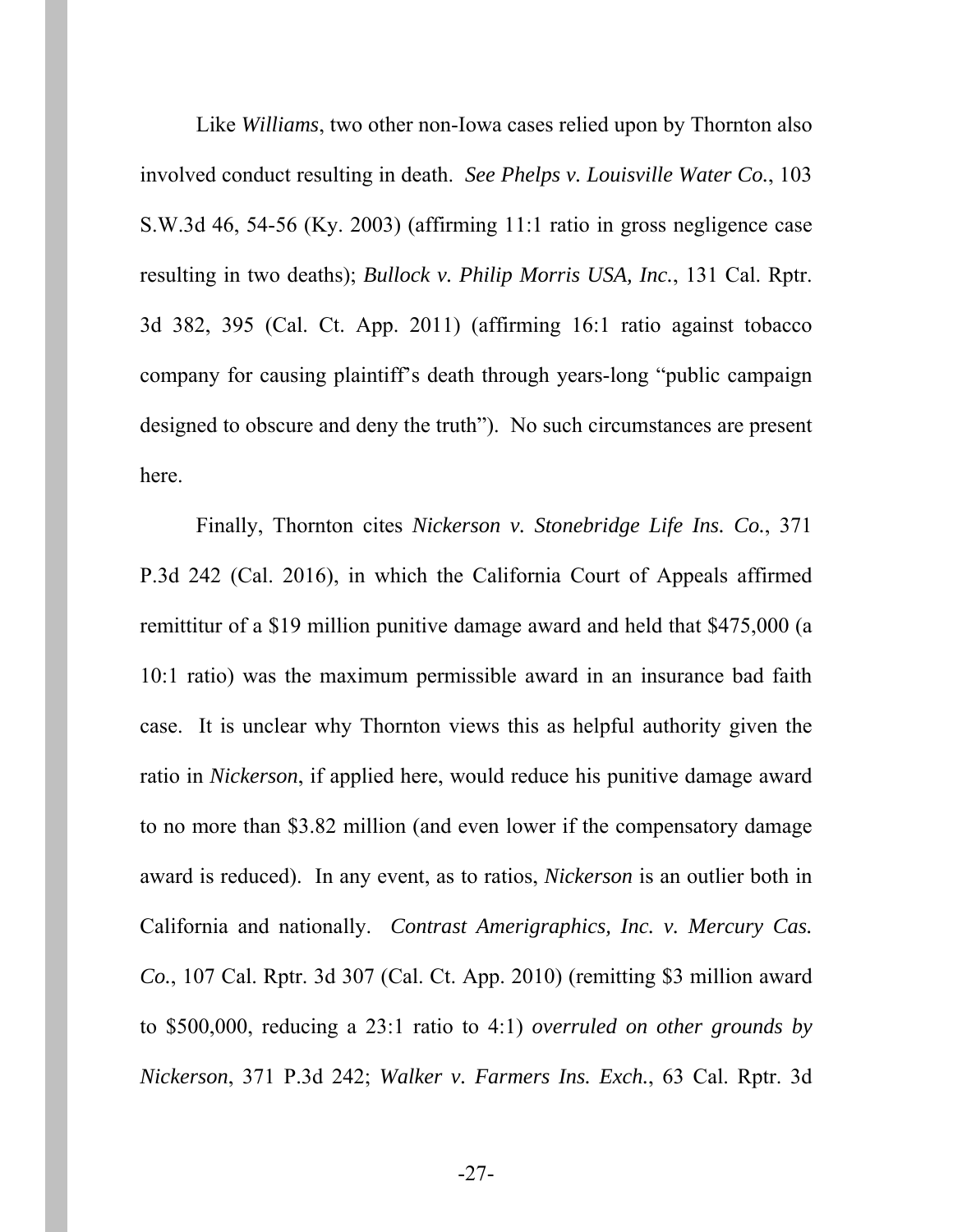507, 512-13 (Cal. Ct. App. 2007) (affirming remittitur of \$8.3 million award to \$1.5 million, reducing a 5.5:1 ratio to 1:1); *see* Appellant's Br. at 54-55 (citing cases from other jurisdictions remitting awards in insurance bad faith cases to 4:1 or lower).

In sum, the non-Iowa cases cited in Thornton's Brief stand, at best, for the proposition that a ratio in excess of 10:1 is permissible only when compensatory damages are nominal or the defendant is responsible for someone's death. Neither circumstance is present here, and thus Thornton's Brief essentially confirms that the punitive damage award of \$6.75 million must be remitted under the due process clause.

### *B. The Iowa Cases Cited in Thornton's Brief Also Do Not Support His Position.*

Thornton also relies on two pre-*Campbell* cases from Iowa, *Gibson v. ITT Hartford Ins. Co.*, 621 N.W.2d 388 (Iowa 2001), and *Wilson v. IBP, Inc.*, 558 N.W.2d 132 (Iowa 1996), to support the disproportionate ratio of punitive to compensatory damages. (Br. 46-48.) His discussion of *Gibson*  is bizarre. This Court did not, contrary to Thornton's argument (Br. 47), hold that a 277:1 ratio of punitive to compensatory damages was constitutional; indeed, the constitutionality of an award was not even at issue in *Gibson* because the district court granted directed verdict for the defendant on punitive damages. 621 N.W.2d at 401. This Court merely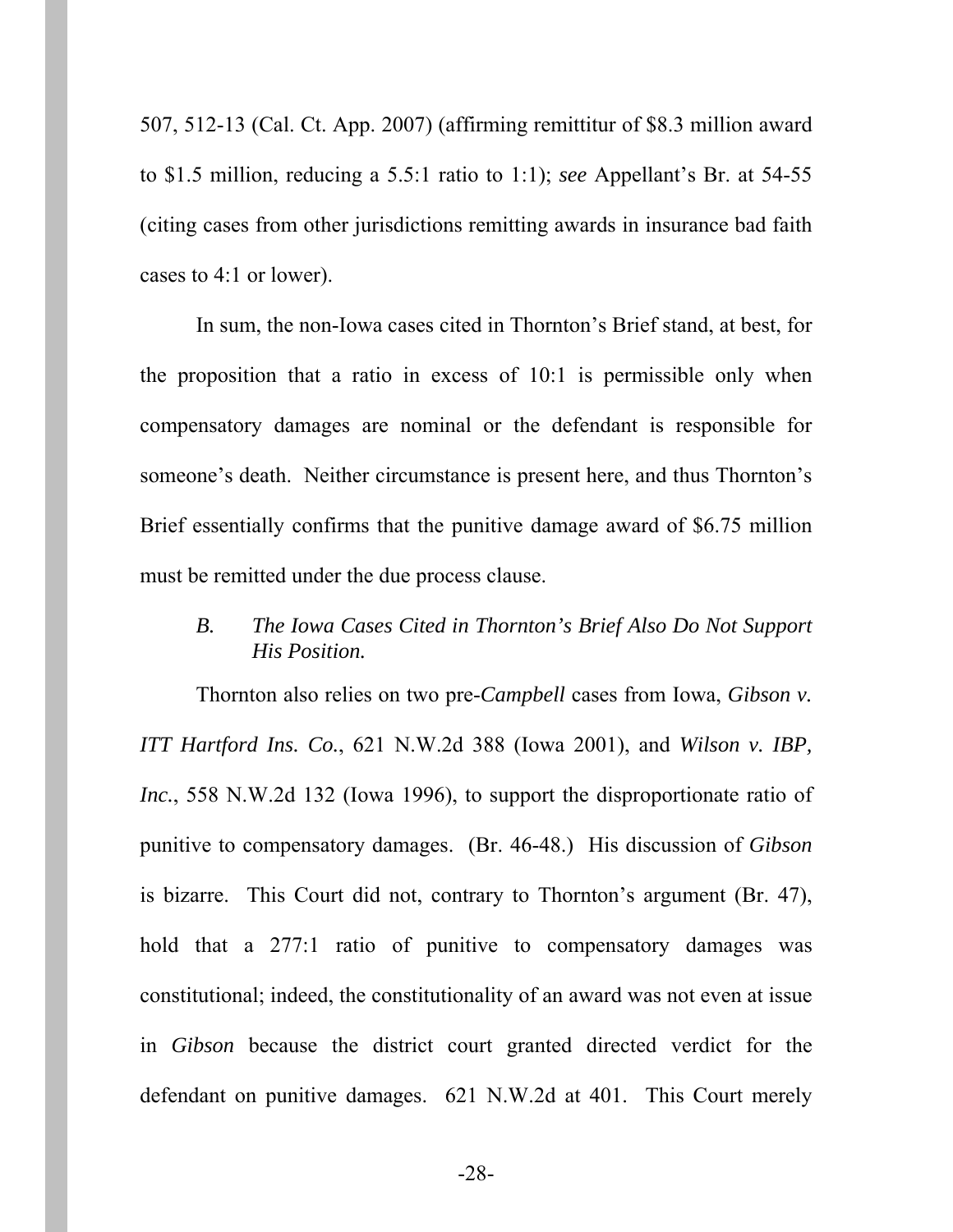reversed the directed verdict and remanded for new trial. *Id.* Thornton utterly misreads the case – which, ironically, he accuses American Interstate's counsel of violating the duty of candor for not having cited. (Br. 48.)

Thornton does better in his discussion of *Wilson* – which is to say, he correctly describes its holding – but he misunderstands that *Wilson*, to the extent it remains good law at all, is more helpful to American Interstate's position than his. In *Wilson*, this Court *reduced* a punitive damage award from \$15 million to \$2 million even though the defendant slandered the plaintiff as part of a "malicious course of conduct that was in line with the climate established by IBP concerning its injured workers." 558 N.W.2d at 148. By contrast, American Interstate's conduct here was a one-off event; the company has never before been adjudicated to have acted in bad faith and has been *accused* of bad faith only twice in over 30 years. (App-I 1041- 1042.) Moreover, *Wilson* focused heavily on the defendant's size in determining the permissible award, explaining IBP was the "largest producer of fresh beef and pork in the world," had 29,000 employees, and had \$11.6 billion in annual sales. *Id.* at 148. Here, American Interstate is a midmarket insurance company with only 450 employees (App-I 1036), \$396 million in annual revenue (App-III 463), and assets approximately one-one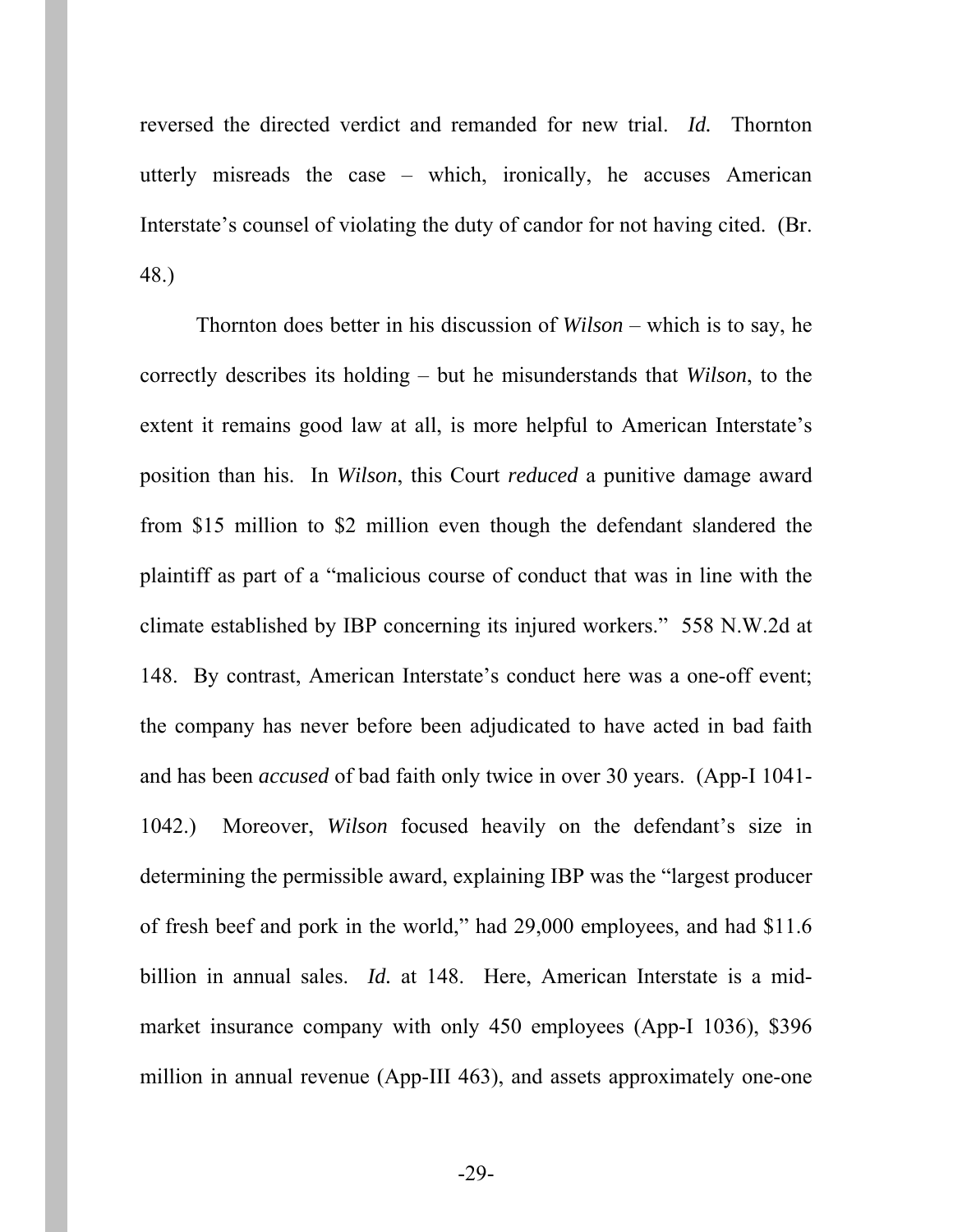hundredth the size of its largest competitors (App-I 1697-1699). In these circumstances, *Wilson* establishes that even a \$2 million award is excessive – much less \$6.75 million.

*Wilson* did not, in any event, survive *Campbell* fully intact. *Wilson*  justified the punitive damage award in substantial part because of concerns about how IBP's conduct might affect other employees in Iowa and elsewhere. 558 N.W.2d at 148 ("Other workers with injuries could be profoundly affected as a result of the policy actions carried out by [IBP]."). *Campbell* makes clear this is not permitted: "[d]ue process does not permit courts, in the calculation of punitive damages, to adjudicate the merits of other parties' hypothetical claims against a defendant under the guise of the reprehensibility analysis." 538 U.S. at 423; *see also Philip Morris USA v. Williams*, 549 U.S. 346, 354 (2007) ("[W]e can find no authority supporting the use of punitive damages awards for the purpose of punishing a defendant for harming others.").

Similarly, *Wilson* relied on *TXO Prod. Corp. v. Alliance Res. Corp.*, 509 U.S. 443, 460 (1993) (plurality) for the proposition that courts must consider "whether there is a reasonable relationship between the punitive damages award and the harm likely to result from defendant's conduct as well as the harm that actually has occurred." *Wilson*, 558 N.W.2d at 145-46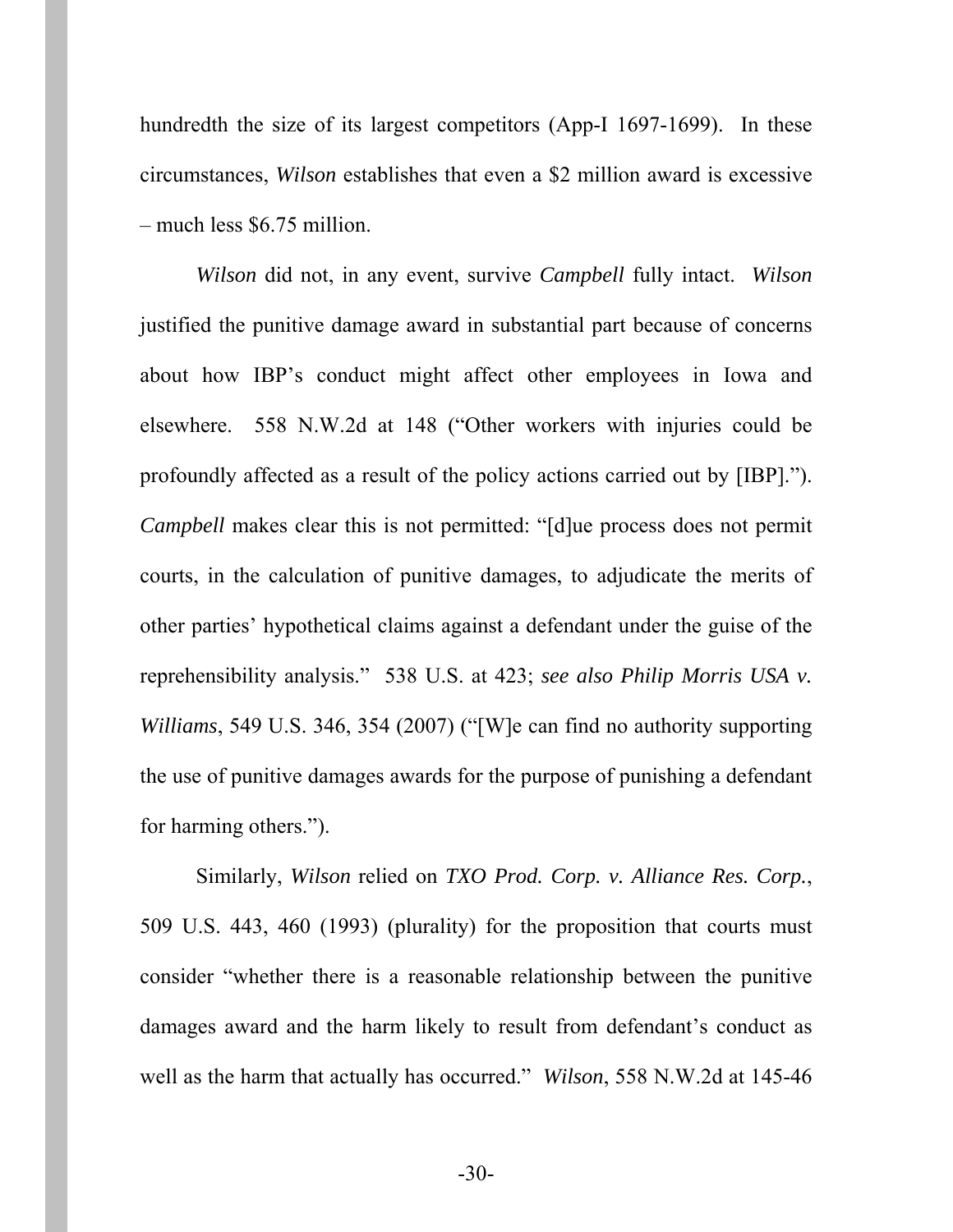(quoting *TXO*, 509 U.S. at 460). In *Williams*, the Supreme Court "made clear that the potential harm at issue was harm potentially caused *the plaintiff*." 549 U.S. at 354 (emphasis in original). *Wilson* did not make this distinction and instead appears to have punished IBP for potential harm *to others*. For these reasons, among others, *Wilson* should be recognized as having been at least partially overruled by *Campbell*. *See also Seltzer*, 154 P.3d at 613 n.34 (concluding that as a mere plurality opinion, "we cannot treat *TXO* as controlling authority regarding the ratio analysis").

The third Iowa case on which Thornton relies, *Christensen v. Good Shepard, Inc.*, No. 17-0516, 2018 WL 2731626 (Iowa Ct. App. June 6, 2018), is of minimal relevance. Thornton misleadingly asserts that *Christensen* "cites] *Wilson* as controlling Iowa authority" (Br. 47); this is true only with respect to the standard of review on a directed verdict motion. *See Christensen*, 2018 WL 2731626 at \*8. On the issue of constitutional limits, *Christensen* does not mention *Wilson* and instead cites most heavily to *Campbell* and *Wolf v. Wolf*, 690 N.W.2d 887, 893 (Iowa 2005) – two cases cited heavily in American Interstate's Brief. As *Christensen* affirmed a much lower (5:1) ratio in circumstances very different from those present here, it does not support Thornton's position that a double-digit ratio is somehow acceptable. Instead, the overwhelming weight of post-*Campbell*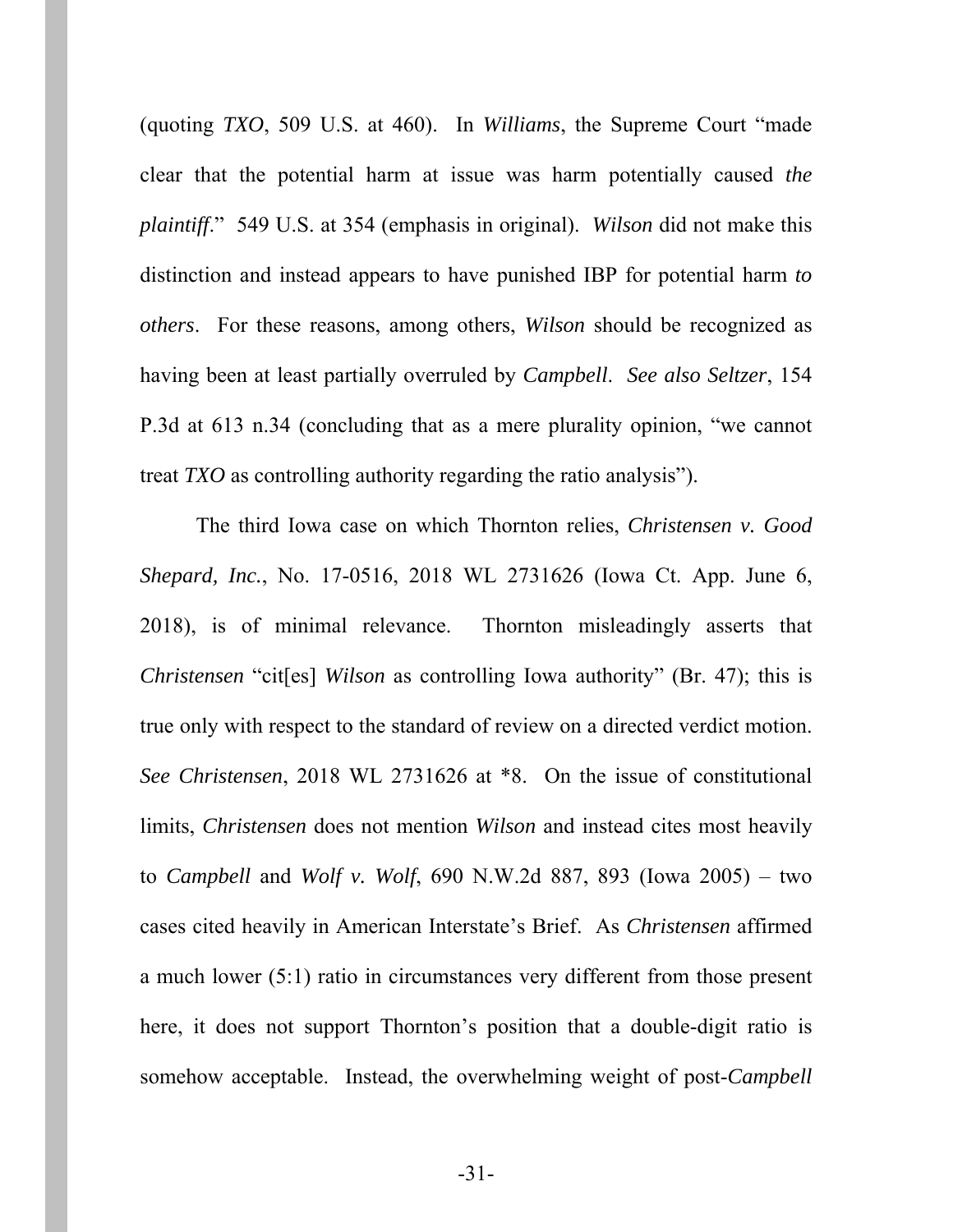authority continues to demonstrate that a 17.7:1 ratio is excessive in an insurance bad faith case involving substantial compensatory damages. Remittitur is required.

## *C. Thornton's Misleading and Often Unsupported Recitation of Facts Is Insufficient to Overcome the Dearth of Precedent Supporting the Punitive Damage Award.*

Turning to the facts, Thornton engages in more misstatements and exaggerations in an attempt to cast American Interstate's conduct as "reprehensible." He argues, for example, that American Interstate "sought to force Thornton into an economically disastrous settlement" that would have "saved American approximately \$2.3 million." (Br. 56.) This is utterly false. American Interstate offered a structure that included weekly indemnity benefits to Thornton at the full permanent and total disability level and two fully-funded medical set aside accounts with future benefits far in excess of what the company expected him to need. (App-I 1136-1137, 1145-1146.) This Court already has explained that these settlement proposals were not bad faith, *Thornton*, 897 N.W.2d at 467, and there is no evidence that American Interstate was using them to save \$2.3 million or that Thornton would have experienced an "economic disaster" had he accepted one. Thornton's arguments to the contrary should be rejected.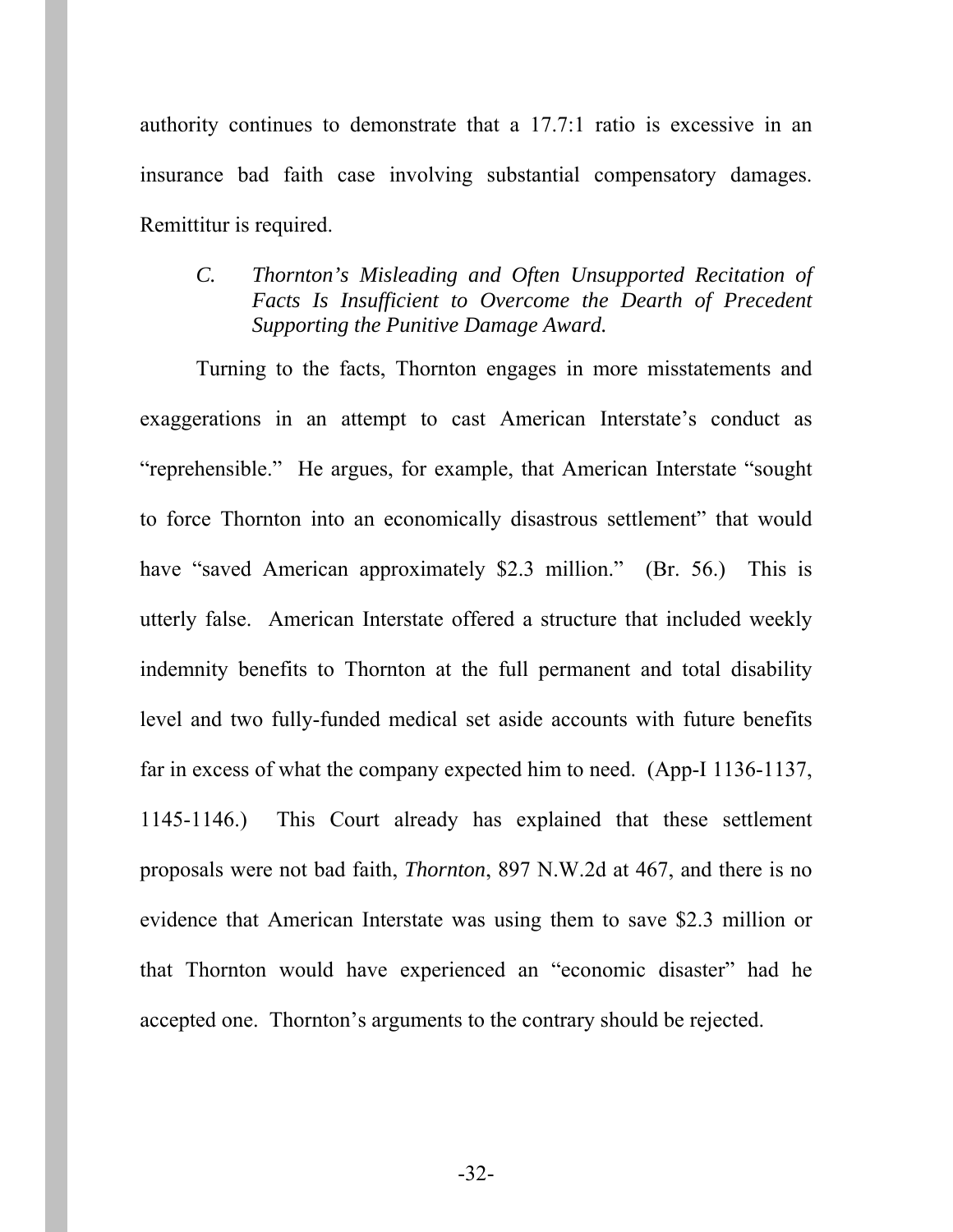Thornton's arguments that "[f]rom the beginning American has ignored [his] health, safety, and well-being" (Br. 56), engaged in bad faith "for more than half a decade" (Br. 52), and "refused to ever voluntarily pay Thornton the benefits to which [it] knew he was entitled" (Br. 55) are equally false. American Interstate voluntarily provided uninterrupted medical and indemnity benefits to Thornton beginning immediately after his accident in June 2009 and continuing to the present day. (App-I 689-690, 702.) The company's claims manager worked hard to ensure Thornton's needs were met, including, for example, spending countless hours making arrangements so he could leave the hospital and move home with his family and, later, live and drive independently. (App-I 1799-1801, 1804-1806; App-II 700-715.) Thornton repeatedly expressed satisfaction with the company's efforts through  $2011<sup>5</sup>$  and had such a positive relationship with his claims manager that he called her for help in his times of greatest need,

 $\overline{a}$ 

<sup>5</sup> (*See, e.g.*, App-I 670 (Thornton got along well with claims manager Luann Miller and had no complaints); App-I 674 (Miller helped Thornton get what he needed); App-I 676 (modification of Thornton's van in late 2010 to allow self-driving was "awesome" and led to "[s]o much more freedom"); App-II 716 ("All else was great and no other requests at this time."); App-II 756 ("[Thornton] is now driving and is very excited about this. The adjustments of the van have been tremendous…he has no complaints at this time."); App-II 764 ("[Thornton] is doing well and having no issues."); App-II 765 ("Things are going well for him."); App-II 768 ("Everything else is going great.").)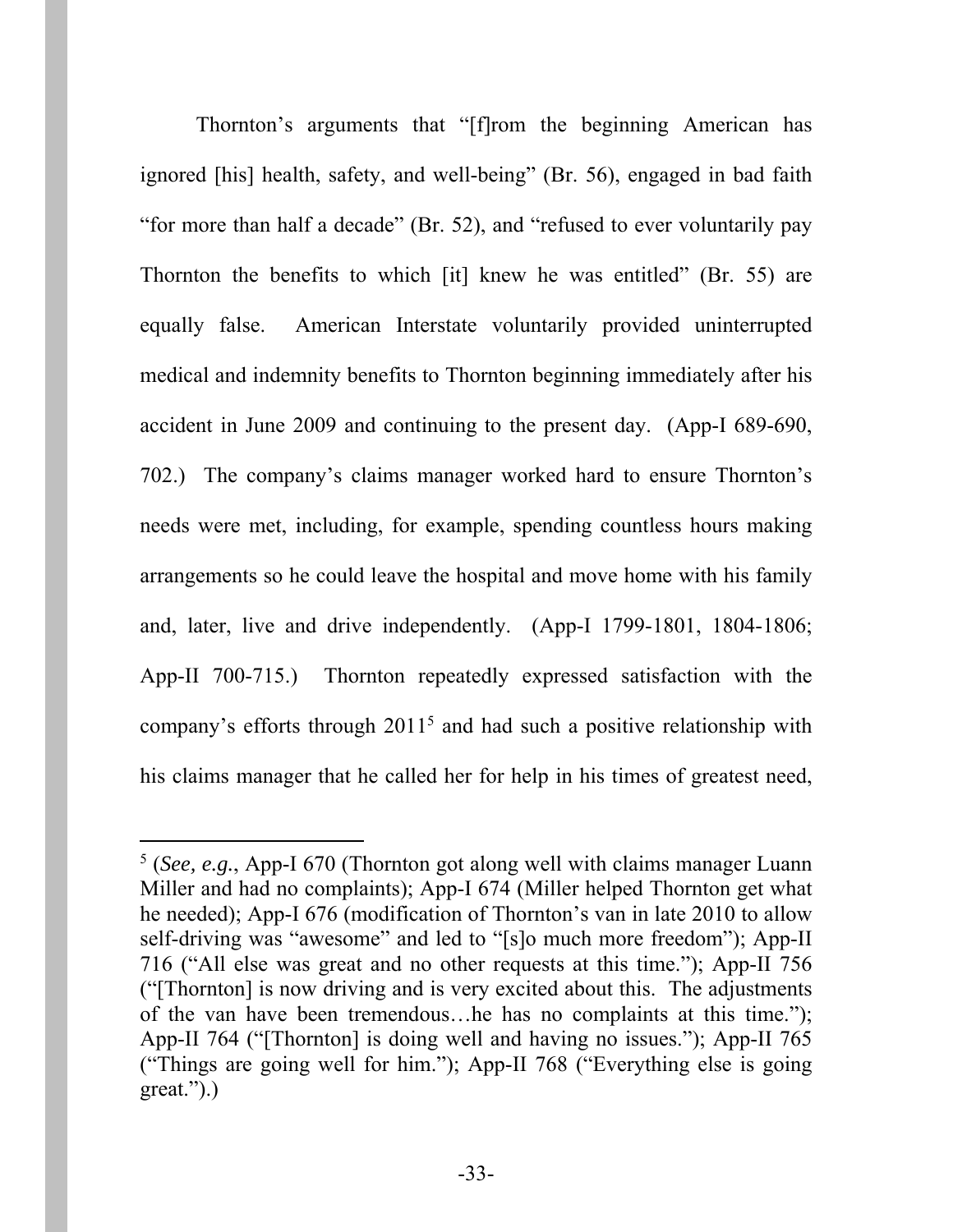including the day he separated from his wife. (App-I 675.) Against this backdrop, the notion that American Interstate "refused to ever voluntarily pay benefits" or acted in bad faith "for more than half a decade" or "from the beginning" is baseless.

Thornton similarly distorts the record when he accuses American Interstate of "intentional misdirection" in connection with vocational rehabilitation expert Phil Davis. (Br. 54.) Thornton asserts that trial testimony from Davis and others "make[s] clear that Mr. Davis was not retained to provide a vocational rehabilitation opinion." (Id.) It is unclear what testimony Thornton is referencing<sup>6</sup>, but Davis's report says: "I have been asked to provide a Vocational Opinion with regard to Mr. Thornton's ability to return to gainful employment activities…I would opin[e] that with proper assistance, motivation, and retraining, Mr. Thornton's potential to obtain and maintain competitive employment exists." (App-II 64-65.) Thornton's Brief makes no sense.

Thornton also misstates facts in connection with the replacement wheelchair. He claims American Interstate "arranged for inexpensive repairs" to the wheelchair instead of replacing it. (Br. 55.) This is untrue.

-

<sup>6</sup> The exhibits he cites (Exs. 326-327) are medical records relating to his replacement wheelchair and have nothing to do with Davis.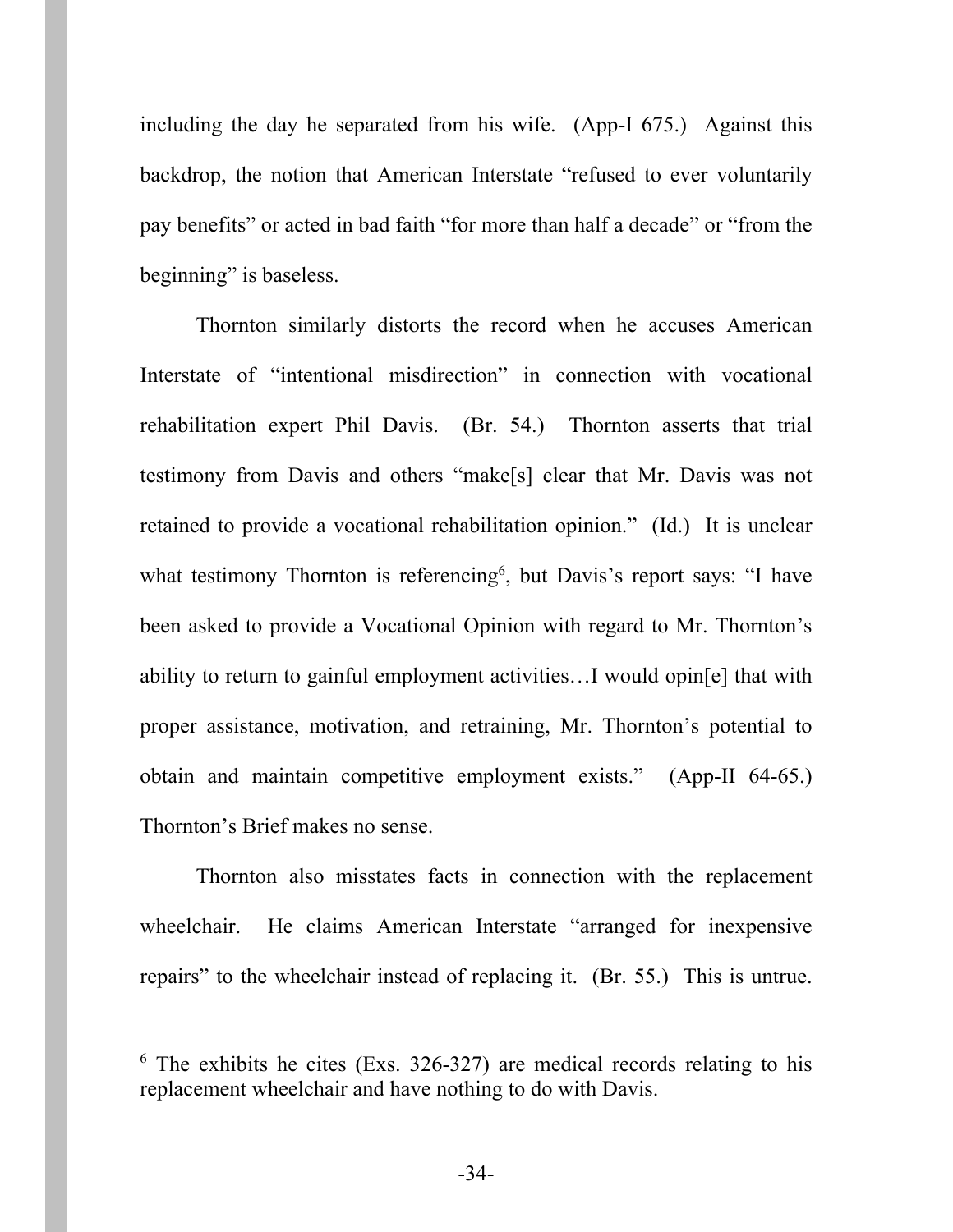*Thornton himself* arranged for the repairs without American Interstate's knowledge; the company merely later paid the bill. (App-I 1257; App-III 139-141.) Why Thornton chose to have the wheelchair repaired instead of getting measured for a new one remains a mystery but is not evidence of reprehensibility.

Similarly, Thornton's vague discussion (Br. 56-57) of Jami Rodgers' so-called "inconsistent testimony" regarding the wheelchair (for which no record citation is provided) does nothing to establish reprehensibility. The facts are not complicated: Dr. Rogge's office note mentioning the replacement wheelchair prescription likely reached Rodgers' desk sometime in July 2014, but she did not recall it and could not have done anything with it anyway until Rogge prepared the DME Order. When the DME Order reached Rodgers' desk in late September, she quickly forwarded it to the vendor and later approved the vendor's authorization request within two hours of receiving it. (App-III 142-145, 429-431.) None of this is "reprehensible."

Thornton also misses the mark in discussing his alleged financial vulnerability. (Br. 57-59.) American Interstate paid weekly indemnity benefits and medical expenses at all relevant times and never once considered or suggested cutting those benefits off. (App-I 689-690, 701-

-35-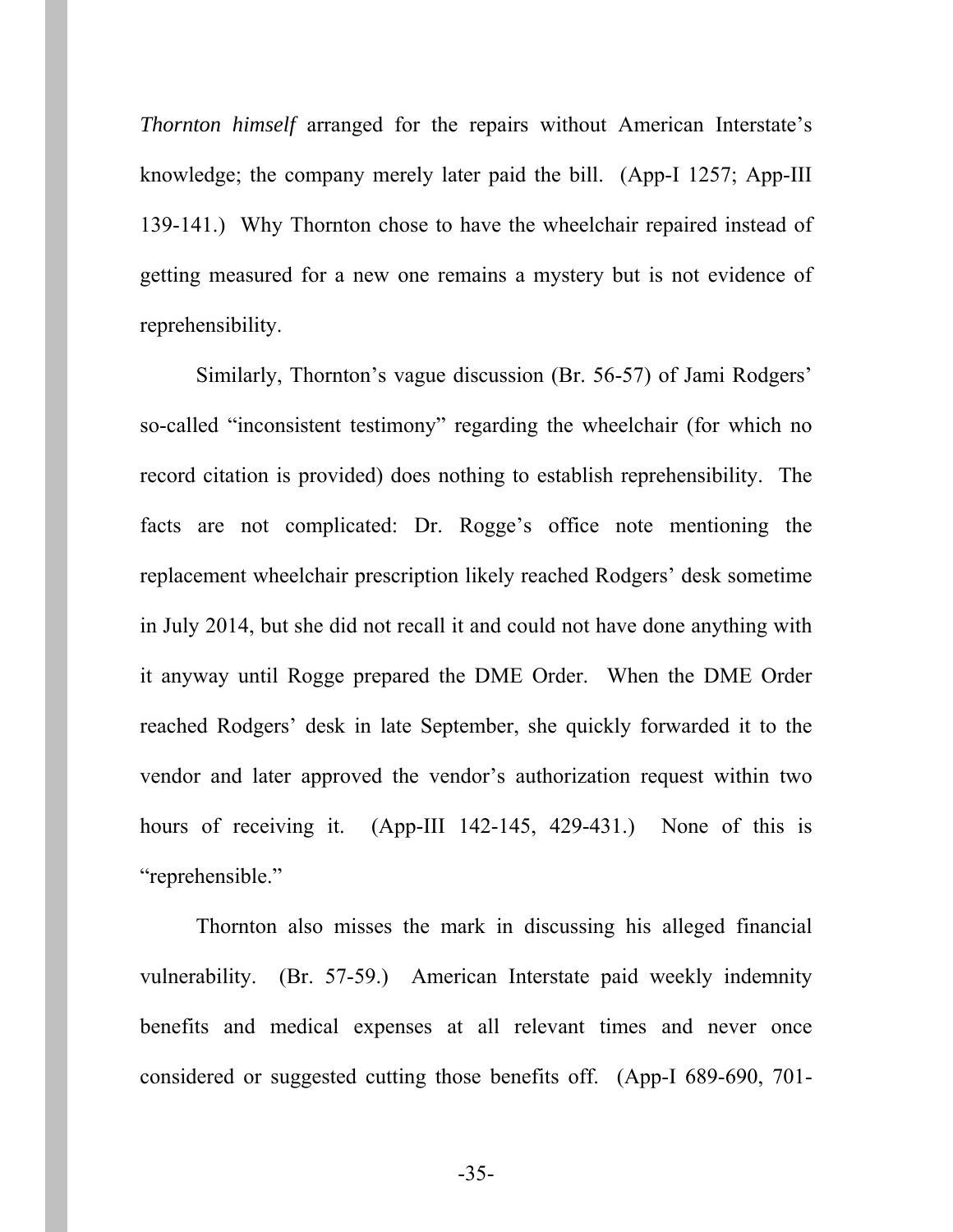702, 1546-1547). Moreover, American Interstate offered settlement proposals at the full PTD level with advantageous tax consequences and, later, a cash settlement in greater amount than Thornton eventually received through litigation in addition to two large medical set-aside accounts. The use of inflammatory phrases like "budgetary crisis" and "life at poverty level" in Thornton's Brief cannot mask these undisputed facts, which are fatal to Thornton's financial vulnerability. Indeed, insurance bad faith cases often involve defendants refusing to pay benefits altogether. *See*, *e.g.*, *Buhmeyer v. Case New Holland, Inc.*, 446 F. Supp. 2d 1035 (S.D. Iowa 2006). American Interstate engaged in no such conduct here.

Thornton's discussion of whether the conduct was "repeated" is similarly misguided. He once again attacks this Court's ruling on partial commutation (*see* Br. 53 (arguing American Interstate's "repeated actions" included the "denial of several petitions[7 ] before the Workers' Compensation Court")) and criticizes American Interstate for appealing this bad faith case (*see* Br. 59 (accusing American Interstate of "further delaying his access to the compensation awarded by the jury")). Both arguments are

 $\overline{a}$ 

<sup>&</sup>lt;sup>7</sup> Thornton filed only one "petition" in the Workers' Compensation Commission for declaration of permanent total disability, and thus his use of the plural word "petitions" necessarily means he is trying to use American Interstate's conduct with respect to partial commutation as support for the punitive damage award.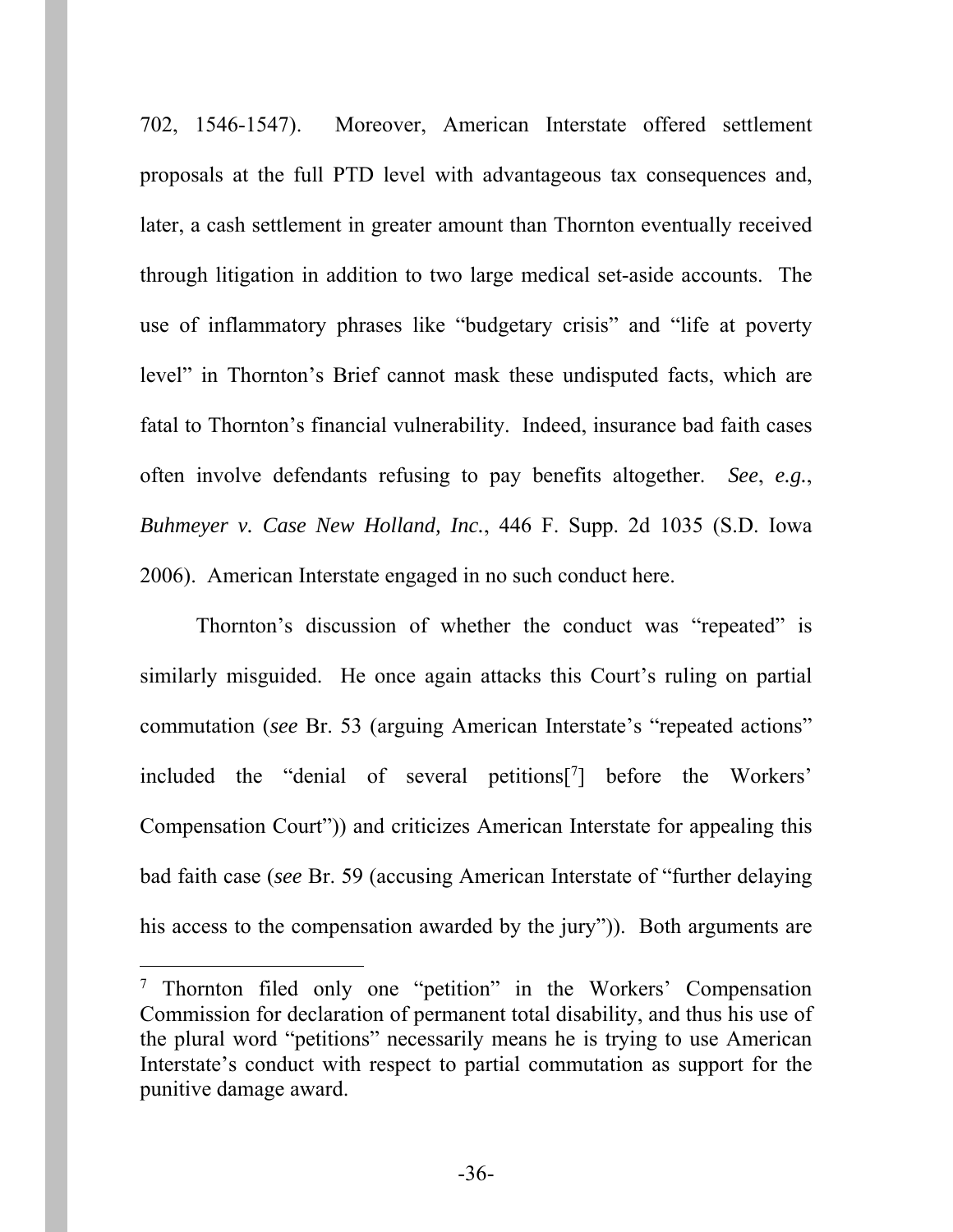inappropriate; neither establishes reprehensibility. Thornton also falsely claims American Interstate "continues to state it has done nothing wrong" (Br. 59, fn. 5) and "still denies bad faith" (Br. 62) despite testimony from American Interstate's corporate representative that the company erred and should have stipulated to PTD after settlement discussions failed (App-I 1160).

In sum, Thornton's discussion of punitive damages mirrors the remainder of his Brief in its willingness to obfuscate the facts and law.<sup>8</sup> This strategy is ultimately self-destructive and demonstrates the absence of legitimate factual or legal support for the disproportionate award. American Interstate respectfully requests that the Court disregard Thornton's unsupported factual assertions, reject his strained interpretation of punitive damage case law, and remit the punitive damage award to something at or near a 1:1 ratio of punitive to compensatory damages.

 $\overline{a}$ 

<sup>8</sup> American Interstate rests on its opening Brief for the remaining issues raised in Thornton's Brief, including in response to Thornton's argument that Iowa Code Section 86.13 is somehow not the appropriate benchmark to compare punitive damages against civil penalties for similar conduct. The only reported Iowa case to have addressed this issue, *Buhmeyer*, 446 F. Supp. 2d at 1050, agrees with American Interstate's position. Moreover, the fact that no penalties were available in the Workers' Compensation Commission (Br. 66) is exactly the point – American Interstate was paying benefits all along.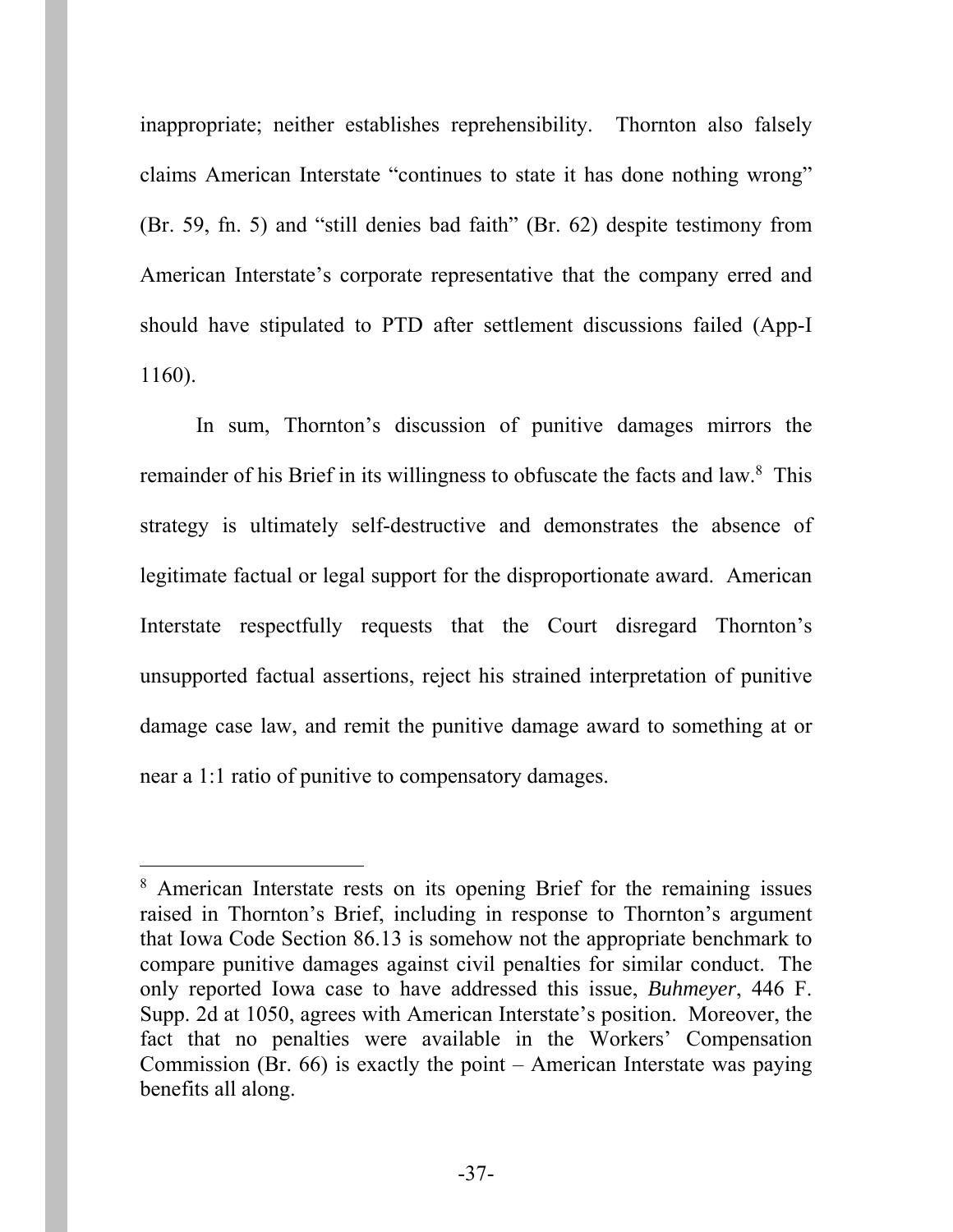### IV. THE COURT SHOULD CORRECT OTHER ERRORS LIKELY TO ARISE IN THE EVENT OF A THIRD TRIAL.

Thornton's Brief says little about the two issues American Interstate asked the Court to address in case Thornton declines to accept a remitted award and insists on a third trial. With respect to Attorney Siems serving as trial counsel, Thornton offers no justification for his improper conduct at trial and instead merely argues there would be "substantial hardship" if disqualification is ordered. Given the frequency with which the remainder of Thornton's Brief discusses facts for which Siems is a necessary witness – including the sufficiency of the wage information Thornton received from American Interstate, the merits of settlement proposals, substance of communications between Siems and Abbas, and circumstances surrounding the replacement wheelchair – this argument falls well short of justifying his continued involvement. *See generally State v. Vanover*, 559 N.W.2d 618 (Iowa 1997).

Thornton offers even less resistance to American Interstate's argument that the district court erred in allowing the jury to award both physical pain and suffering and loss of mind and body damages. *Brant*, 532 N.W.2d at 804-05, squarely applies. This Court should instruct the District Court to follow it next time.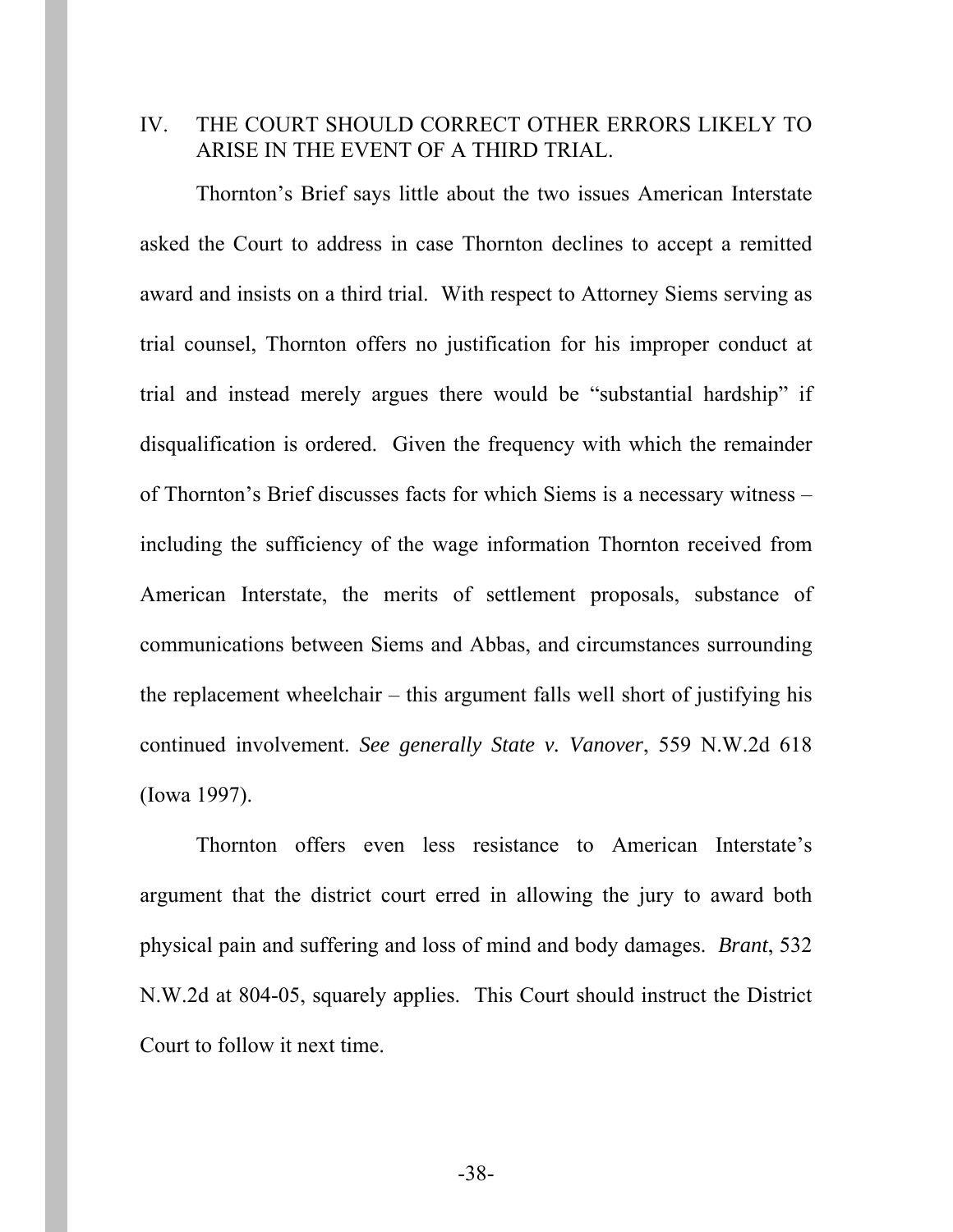#### **CONCLUSION**

Thornton's Brief repeatedly misstates facts and law in an attempt to convince the Court to sustain unsupported awards of compensatory and punitive damages. This Court should reject Thornton's arguments, reduce compensatory damages to \$57,145, and reduce punitive damages to an amount at or near the compensatory award.

#### BELIN McCORMICK, P.C.

By */s/ Stephen H. Locher* Mark McCormick Stephen H. Locher Matthew D. Callanan

666 Walnut Street Suite 2000 Des Moines, IA 50309-3989 Telephone: (515) 283-4615; 283-4610 Facsimile: (515) 558-0615; 558-0610 E-Mail: mmccormick@belinmccormick.com shlocher@belinmccormick.com mdcallanan@belinmccormick.com

ATTORNEYS FOR APPELLANT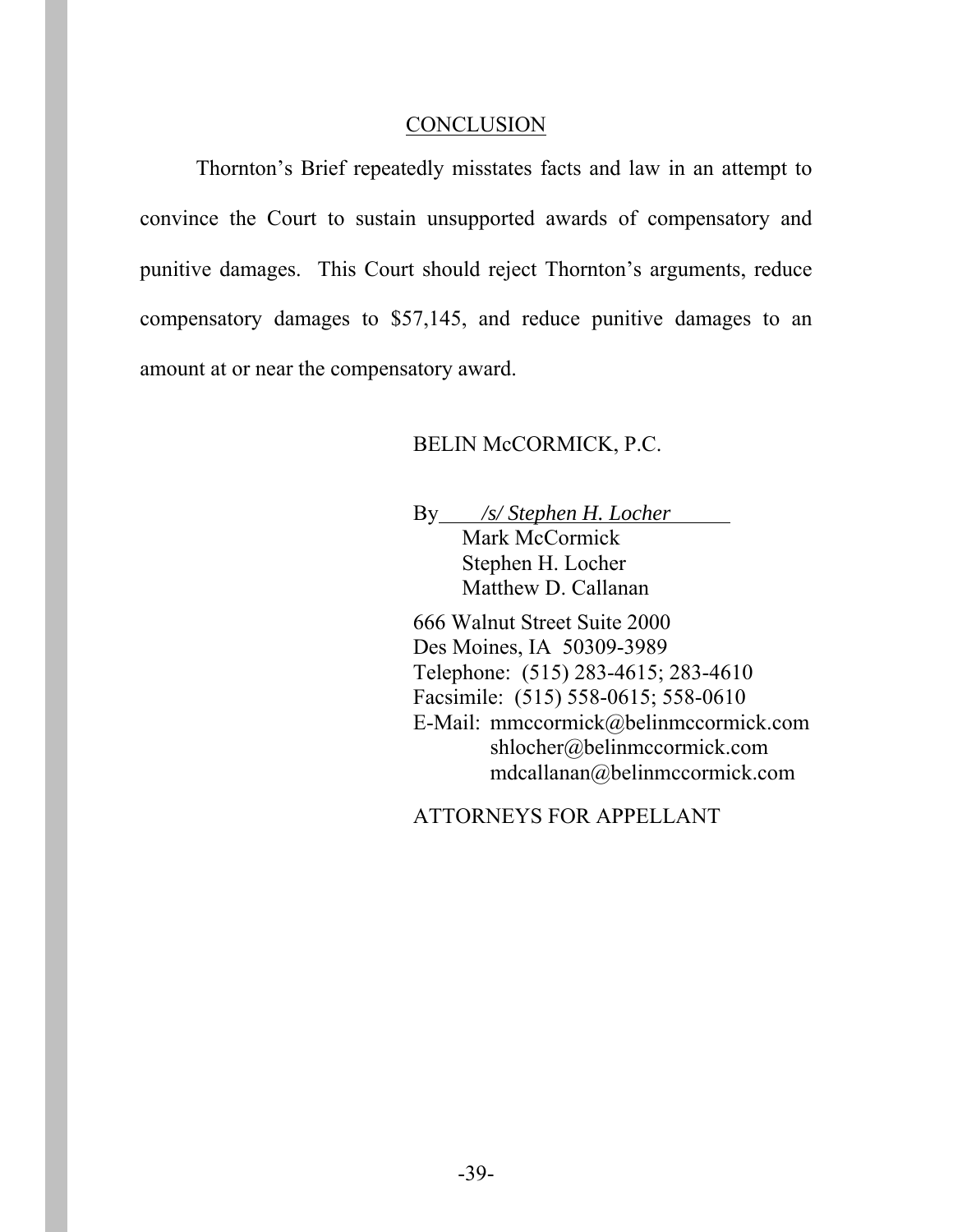#### PROOF OF SERVICE

I hereby certify that on the October 5, 2018, I electronically filed the foregoing Proof Reply Brief with the Clerk of the Supreme Court by using the Iowa Electronic Document Management System which will send notice of electronic filing to the below listed attorneys. Per Rule 16.317(1)(a), this constitutes service of the document for purposes of the Iowa Court Rules.:

Tiernan T. Siems Karen M. Keeler Erickson Sederstrom, P.C. 10330 Regency Parkway Drive Omaha, NE 68114 tsiems@eslaw.com

*/s/ V. Drake*